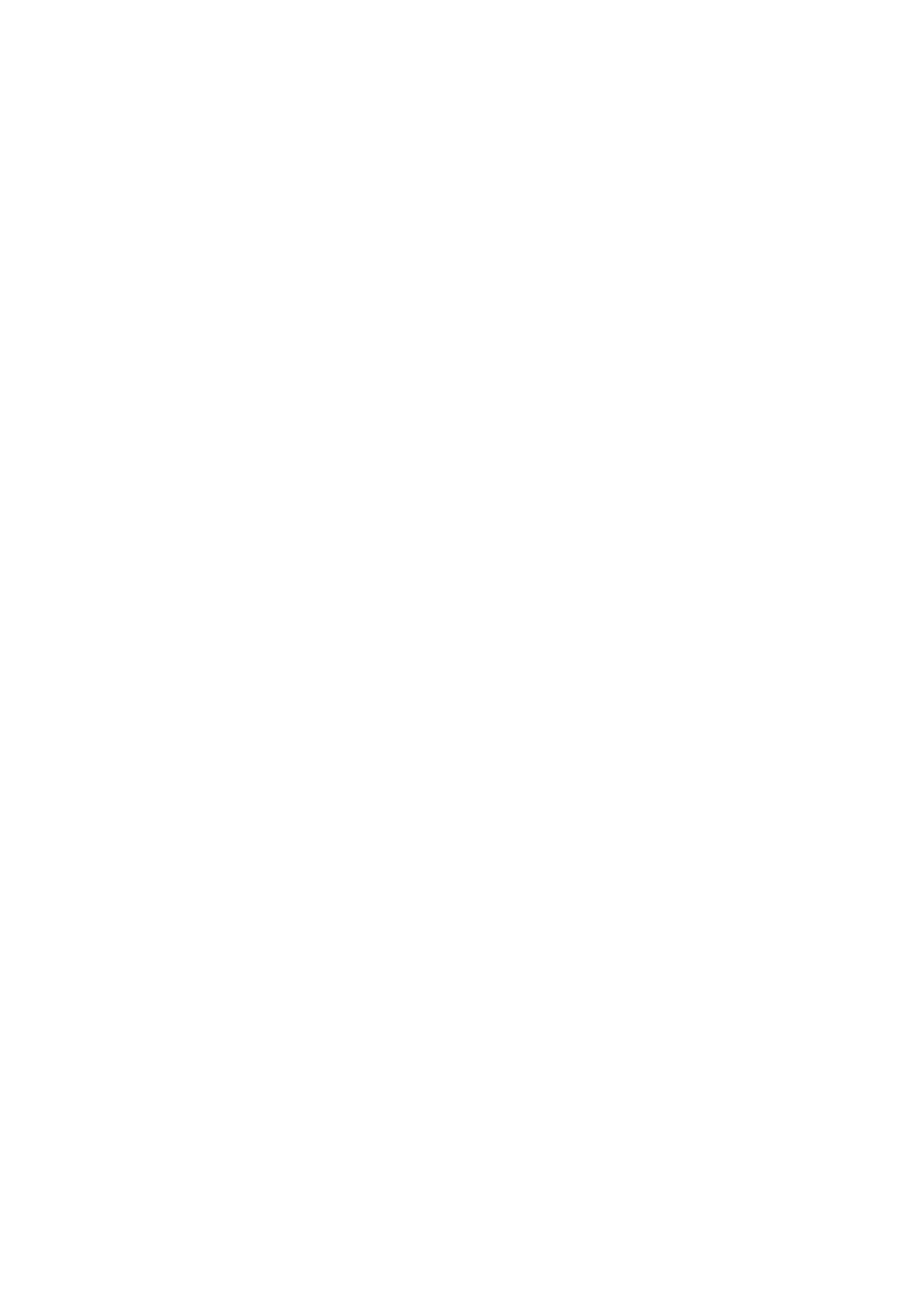# **Nursing and Midwifery Council**

## **Annual Fitness to Practise Report 2010 – 2011**

Presented to Parliament pursuant to Article 50(2) of the Nursing and Midwifery Order 2001, as amended by the Nursing and Midwifery (Amendment) Order 2008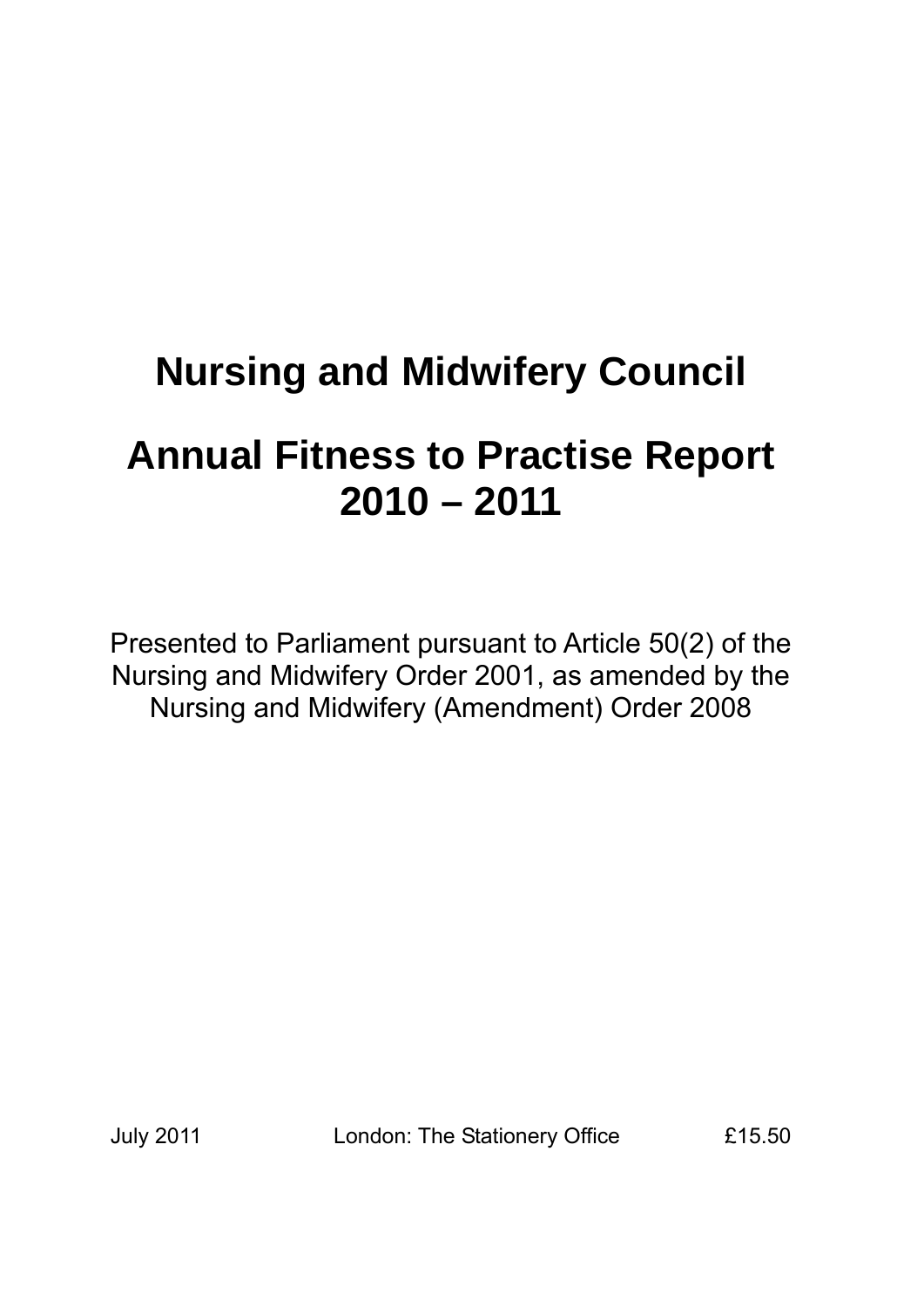#### **© Nursing and Midwifery Council (2011)**

The text of this document (this excludes, where present, the Royal Arms and all departmental and agency logos) may be reproduced free of charge in any format or medium providing that it is reproduced accurately and not in a misleading context

The material must be acknowledged as Nursing and Midwifery Council copyright and the document title specified. Where third party material has been identified, permission from the respective copyright holder must be sought.

Any enquiries regarding this publication should be sent to the Nursing and Midwifery Council (Governance section), 23 Portland Place, London W1B 1PZ.

This publication is available for download at www.official-documents.gov.uk. This document is also available from our website at www.nmc-uk.org

ISBN: 9780108510717

Printed in the UK by The Stationery Office Limited on behalf of the Controller of Her Majesty's Stationery Office

ID: P002439989 07/11

Printed on paper containing 75% recycled fibre content minimum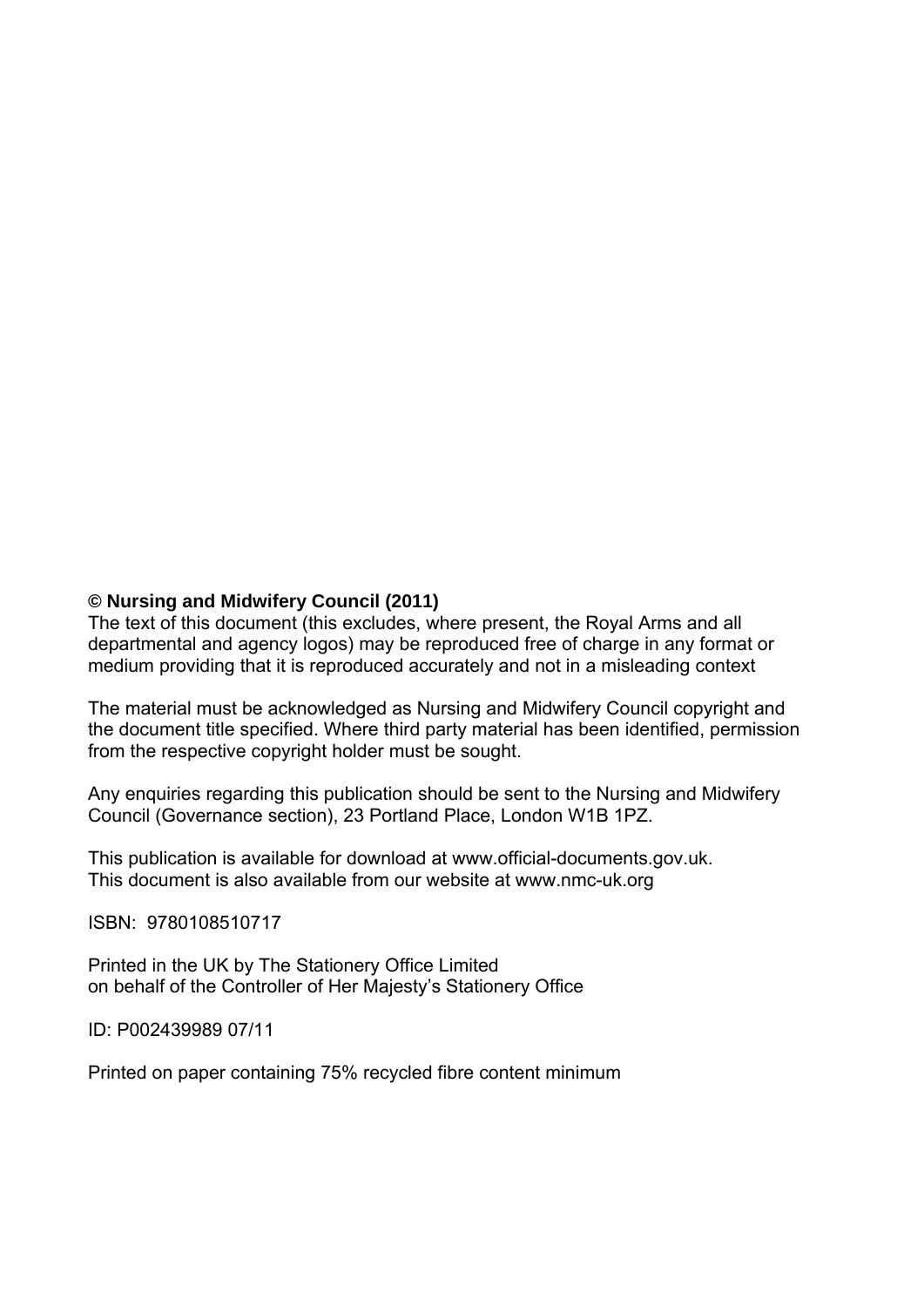## **Contents**

| What if the incident occurred abroad or when the person was not registered? 5 |  |
|-------------------------------------------------------------------------------|--|
|                                                                               |  |
|                                                                               |  |
|                                                                               |  |
|                                                                               |  |
| Roles of the Conduct and Competence Committee and the Health Committee  7     |  |
|                                                                               |  |
|                                                                               |  |
|                                                                               |  |
|                                                                               |  |
|                                                                               |  |
|                                                                               |  |
|                                                                               |  |
|                                                                               |  |
|                                                                               |  |
|                                                                               |  |
| Table 2: New interim orders made by the Investigating, Conduct and            |  |
| Table 3: Cautions, conditions of practice and suspension orders imposed       |  |
| Table 4: Sanctions imposed (other than striking off) broken down by gender    |  |
| Table 5: Removals and striking off from the register during 2010-2011 14      |  |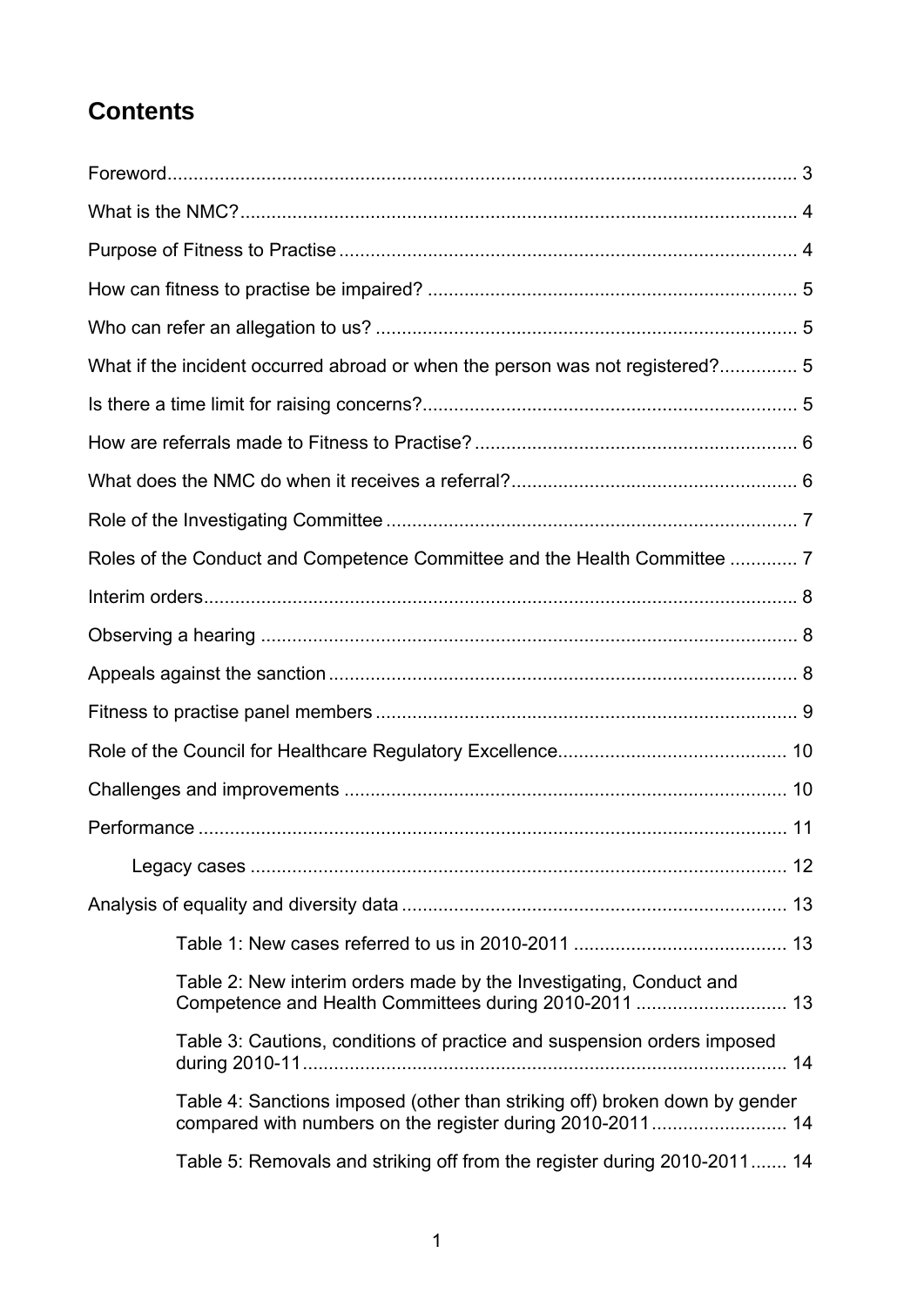| Table 7: Applications to be restored to the register by gender 2010-2011 16        |  |
|------------------------------------------------------------------------------------|--|
| Investigating Committee decisions on cases of fraudulent or incorrect entry on the |  |
| Table 8: Investigating Committee cases relating to fraudulent or incorrect         |  |
| Analysis of fitness to practise cases dealt with between 1 April 2010 to 31 March  |  |
| Graph 1: New cases received by the NMC during 2010-2011  17                        |  |
| Table 9: Action taken on new cases received during 2010-2011 17                    |  |
| Table 10: By country of origin of the registered nurse or midwife referred to      |  |
|                                                                                    |  |
| Table 12: Investigating Committee actions and decisions during 2010-201119         |  |
| Table 13: Consideration of Interim orders by Investigating Committee panels        |  |
| Table 14: Cases by type of allegation considered by the Conduct and                |  |
| Table 15: Employer or workplace of the nurse or midwife complained about           |  |
| Table 16: Conduct and Competence Committee consideration of interim                |  |
| Table 17: Conduct and Competence Committee actions and outcomes in                 |  |
|                                                                                    |  |
| Table 18: Health Committee cases by nature of issues raised 2010-2011  23          |  |
| Table 19: Health Committee consideration of interim orders 2010-2011  24           |  |
| Table 20: Health Committee actions and outcomes during 2010-2011 24                |  |
|                                                                                    |  |
|                                                                                    |  |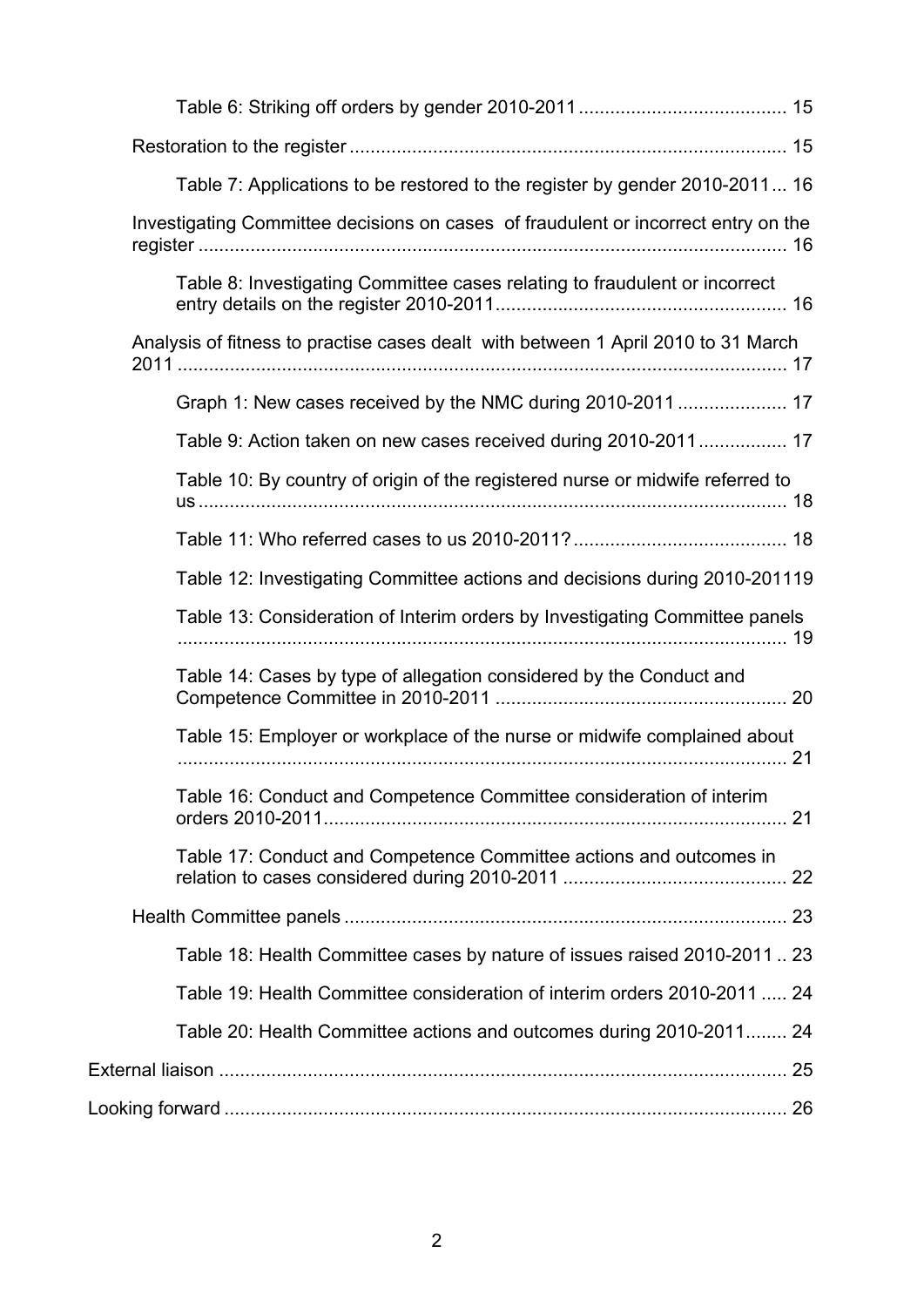### **Foreword**

The Nursing and Midwifery Council (NMC) registers almost 670,000 nurses and midwives working in the UK. All registered nurses and midwives are bound by a professional code – *The code: Standards of conduct, performance and ethics for nurses and midwives* (called 'the code' in the rest of this report).

The vast majority of nurses and midwives act in accordance with the code and consistently meet the high standards expected by the public. Less than 0.3 percent of registered nurses and midwives have their conduct investigated through fitness to practise hearings. However, when this does happen, both they and the public, can be assured that the investigation will take place according to the processes determined by the Nursing and Midwifery Order 2001 (as amended)<sup>1</sup> and the Nursing and Midwifery Council (Fitness to Practise) Rules 2004<sup>2</sup>.

Despite the very small percentage of nurses and midwives who are referred to us, Fitness to Practise (FtP) is the largest directorate in the NMC and the largest area of expenditure.

During 2010-2011, the NMC received an unprecedented number of new cases, which suggests increasing confidence on the part of the public, employers and others to refer cases to us.

The FtP directorate saw considerable change this year, with the appointment of a new director and three assistant directors, together with a major reorganisation of the directorate designed to improve our efficiency and effectiveness. We have also put in place major work programmes, including providing support and training for our staff, to help us continue to make progress across all aspects of our work.

We are committed to continual improvement of our services, ensuring that all registered nurses and midwives are fit to provide safe and effective nursing care**,** and that the public know what to do when they feel the care they receive has not been of a satisfactory standard. We will continue to work with employers in order to ensure that they are aware of their responsibilities in ensuring that their employees comply with the code**.** 

#### **Nursing and Midwifery Council July 2011**

 $\overline{a}$ 

<sup>1</sup> SI 2001/253 (as amended)

 $^{2}$  SI 2004/1761 (as amended)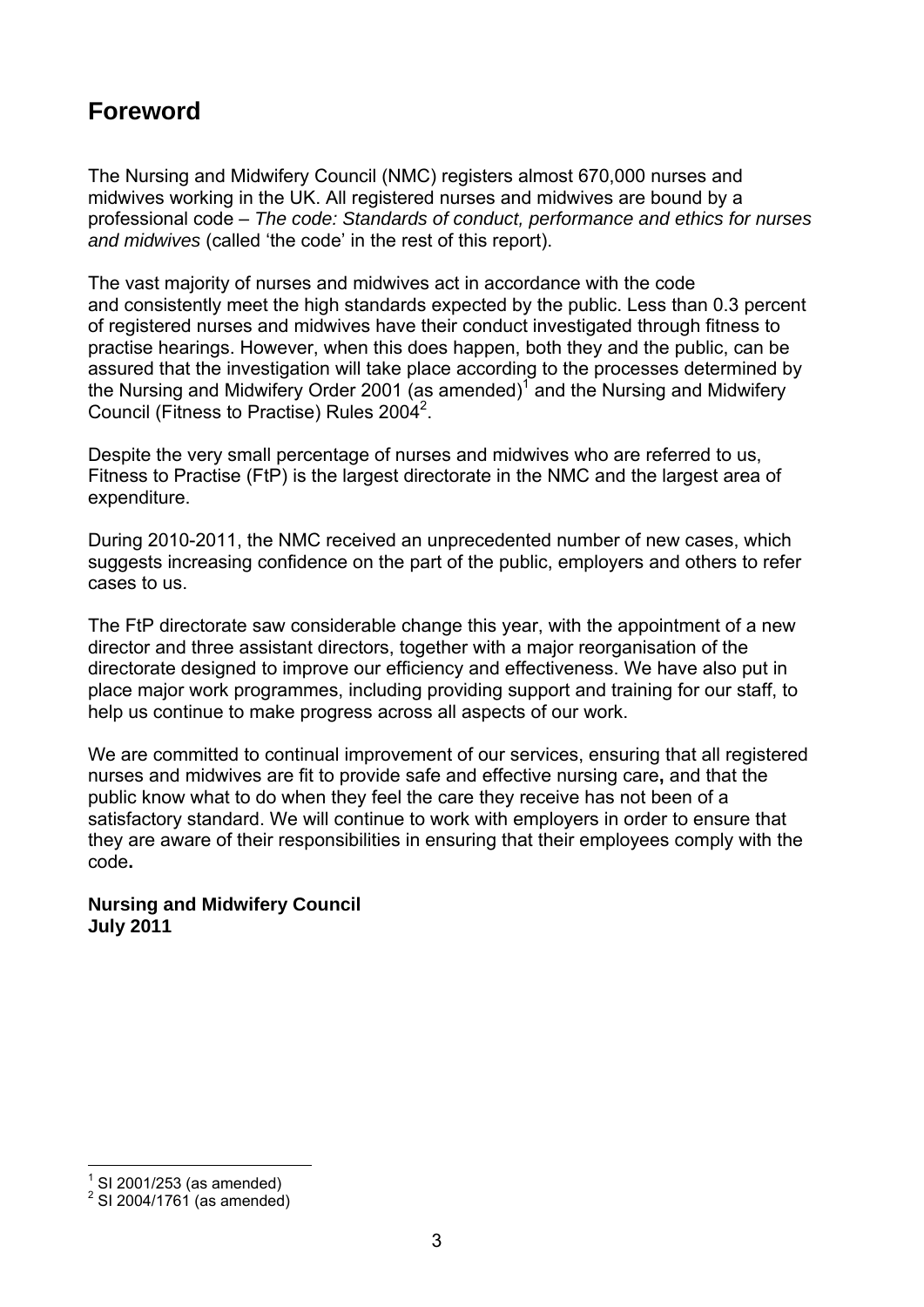### **What is the NMC?**

We are the nursing and midwifery regulator for England, Wales, Scotland, Northern Ireland and the Islands.

- We exist to safeguard the health and wellbeing of the public.
- We set standards of education, training, conduct and performance so nurses and midwives can deliver high quality healthcare consistently throughout their careers.
- We ensure that nurses and midwives keep their skills and knowledge up to date and uphold their professional standards.
- We ensure that midwives are safe to practise by setting rules for their practice and supervision.
- We have clear and transparent processes to investigate complaints made against nurses and midwives.

### **Purpose of Fitness to Practise**

The NMC registers almost 670,000 nurses and midwives eligible to work in the UK. The vast majority act in accordance with their professional code and consistently meet the high standards expected by the public. Only 0.6 percent of registered nurses and midwives are referred to the NMC each year. Only 0.3 percent of registered nurses and midwives have their conduct investigated by Fitness to Practise (FtP) annually, and only 0.1 percent are given a sanction. However, when this does happen, both they and the public can be assured that the investigation will take place according to the processes determined by the Nursing and Midwifery Order 2001 (as amended) and the Nursing and Midwifery Council (Fitness to Practise) Rules 2004.

Despite the very small percentage of nurses and midwives who are referred to us, FtP is the largest directorate in the NMC and the largest area of expenditure.

We describe fitness to practise as a person's suitability to be on the register without restrictions.

Suitability to be on the register without restrictions includes:

- achieving the standards of proficiency required for entry to and maintenance on the register
- the maintenance of good health and good character to enable safe and effective practice
- adherence to the principles of good practice set out in the code and other quidance provided by the NMC.

We investigate and, if necessary, take action on substantiated allegations that a nurse or midwife's fitness to practise is impaired.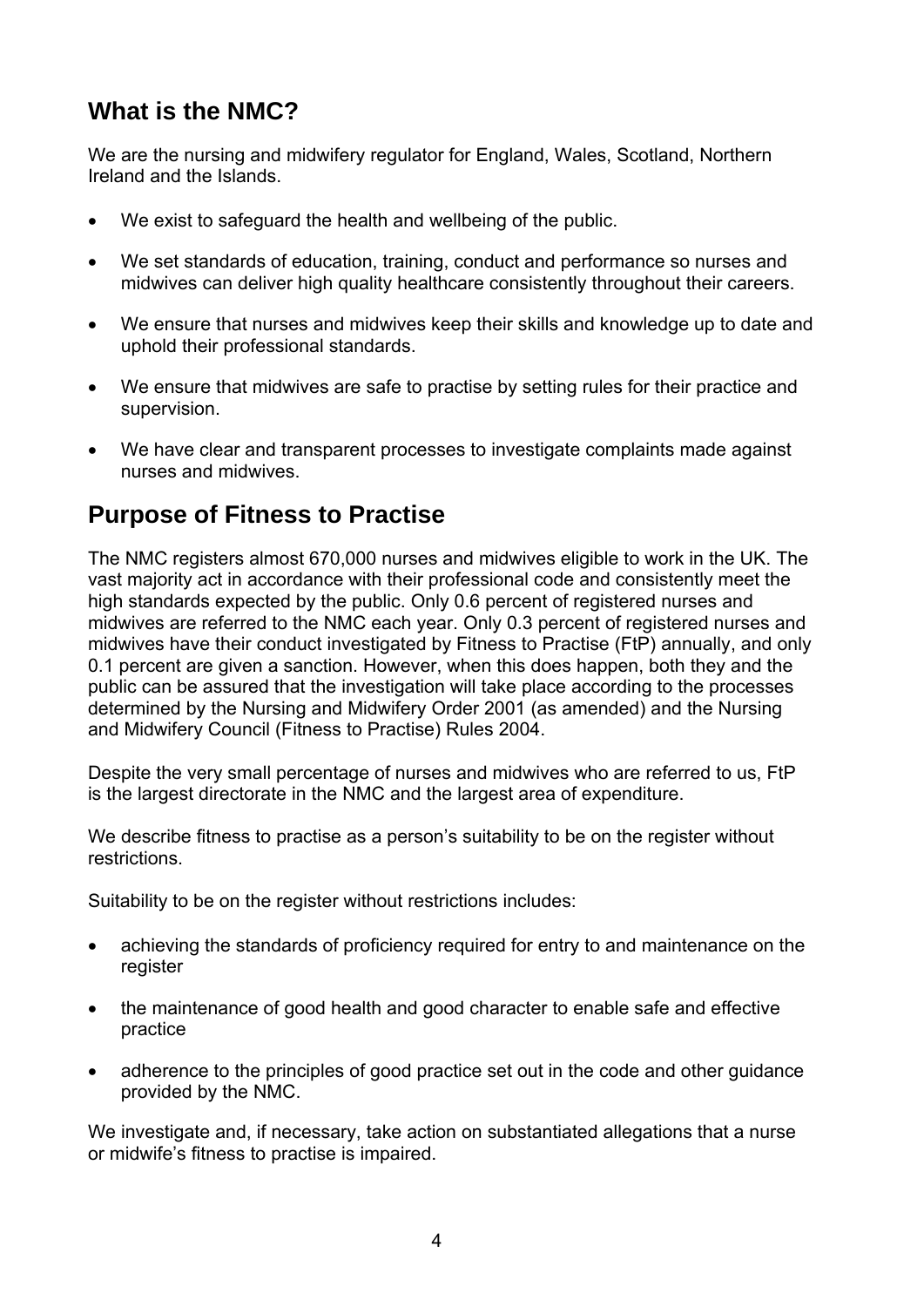We receive many complaints about nurses and midwives that do not concern their fitness to practise. When we do not investigate these complaints, we are not saying they are unjustified or we do not believe them. It is simply that the issues raised do not concern the nurse or midwife's fitness to practise. Often the employer or some other authority can and should resolve these complaints. We cannot act as a form of appeal for people who have been disappointed by the outcome of a local complaints procedure.

### **How can fitness to practise be impaired?**

We are concerned only with allegations that fitness to practise is impaired by:

- misconduct
- lack of competence
- a conviction or caution for a criminal offence
- physical or mental health
- a finding of impairment by another health or social care regulator
- a barring by the Independent Barring Board in England or Wales or Northern Ireland or inclusion in the children's list or adults' list in Scotland (this provision is not yet in force).

Failure to comply with the standards set out in the code does not automatically mean that the nurse or midwife's fitness to practise is impaired.

### **Who can refer an allegation to us?**

Anyone can make an allegation to us about a nurse or midwife's fitness to practise – we call this a 'referral'. Some people are under a legal or professional duty to refer nurses or midwives to us, for example, the police are required to report nurses and midwives who have been convicted or cautioned for a criminal offence

### **What if the incident occurred abroad or when the person was not registered?**

We can consider allegations about conduct or performance that occurred outside the UK or when the nurse or midwife was not registered.

### **Is there a time limit for raising concerns?**

There is no time limit for referring an allegation about fitness to practise but we encourage early referral. This is because it can be difficult to trace witnesses and supporting evidence about events that occurred long ago.

Where there is an immediate risk to the public, we expect employers to refer a case to us immediately, so that we can consider whether an interim order should be made – for example, to remove a nurse or midwife or restrict their practice.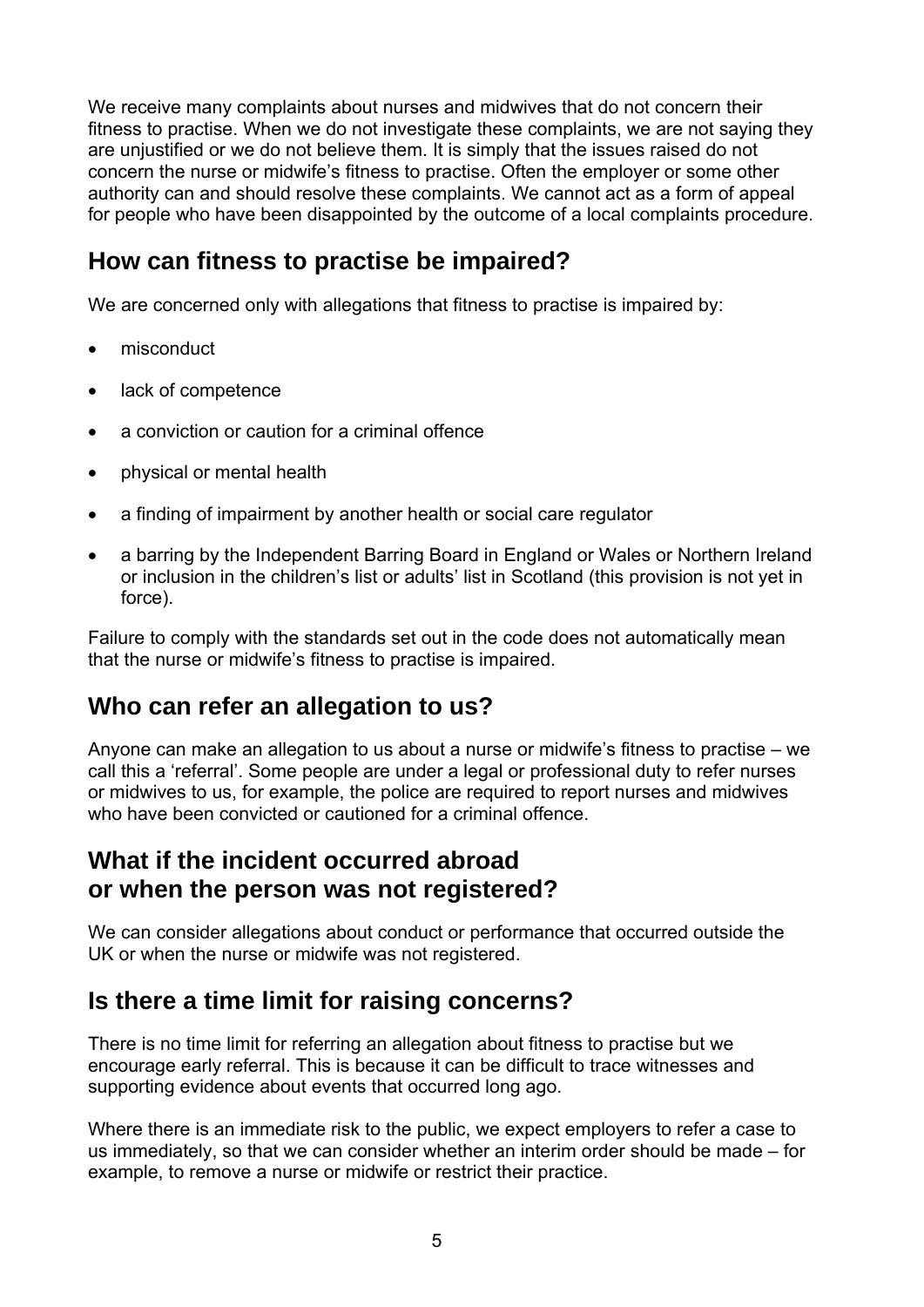In cases where there appears to be no imminent risk to public safety, we recommend that employers refer cases to us when their internal procedures are completed. However, employers should refer a case to us straightaway if it becomes apparent during the course of their internal proceedings that the public is at risk. In addition, if an employer's internal procedures have to be suspended for a lengthy period, employers should refer the case to us as soon as they suspend the internal proceedings.

### **How are referrals made to Fitness to Practise?**

We generally expect referrals to be made to us in writing but we accept referrals in other forms that we can transcribe if writing is difficult for the person asking us to look into the matter. We will arrange for translation of any referral not made in English.

We need the person making the allegation – we call this person 'the referrer' - to:

- clearly identify the nurse or midwife concerned
- give a clear account of the alleged incidents or behaviour leading to the referral
- give us any relevant documents or other evidence they may have that supports their allegation.

Leaflets for employers and members of the public are available on our website, as are the forms that can be used to make the referral. We introduced a new external liaison role in December 2010 to strengthen our relationships with employers on fitness to practise issues (we give more information about this work on pages 25 and 26).

### **What does the NMC do when it receives a referral?**

First, our Screening team assesses the information provided to make sure it identifies a nurse or midwife on our register and that the allegation does concern the person's fitness to practise. Sometimes the Screening team will ask the referrer for more information so that we can deal with the case. The Screening team can close referrals that are not about people on our register or are not about fitness to practise.

If the nurse or midwife concerned has been convicted of a criminal offence and received a custodial sentence, the case may be sent direct to the Conduct and Competence **Committee.** 

Prior to January 2011, all other cases were assigned to a named case officer who prepared the case to go to a panel of the Investigating Committee. The case officer would inform the nurse or midwife about the referral and invite them to send a written response to the committee.

Under our new system introduced early in 2011 to improve our processes, the Screening team now manages cases from receipt of the complaint until its first consideration by the Investigating Commitee. This has helped us progress cases more quickly.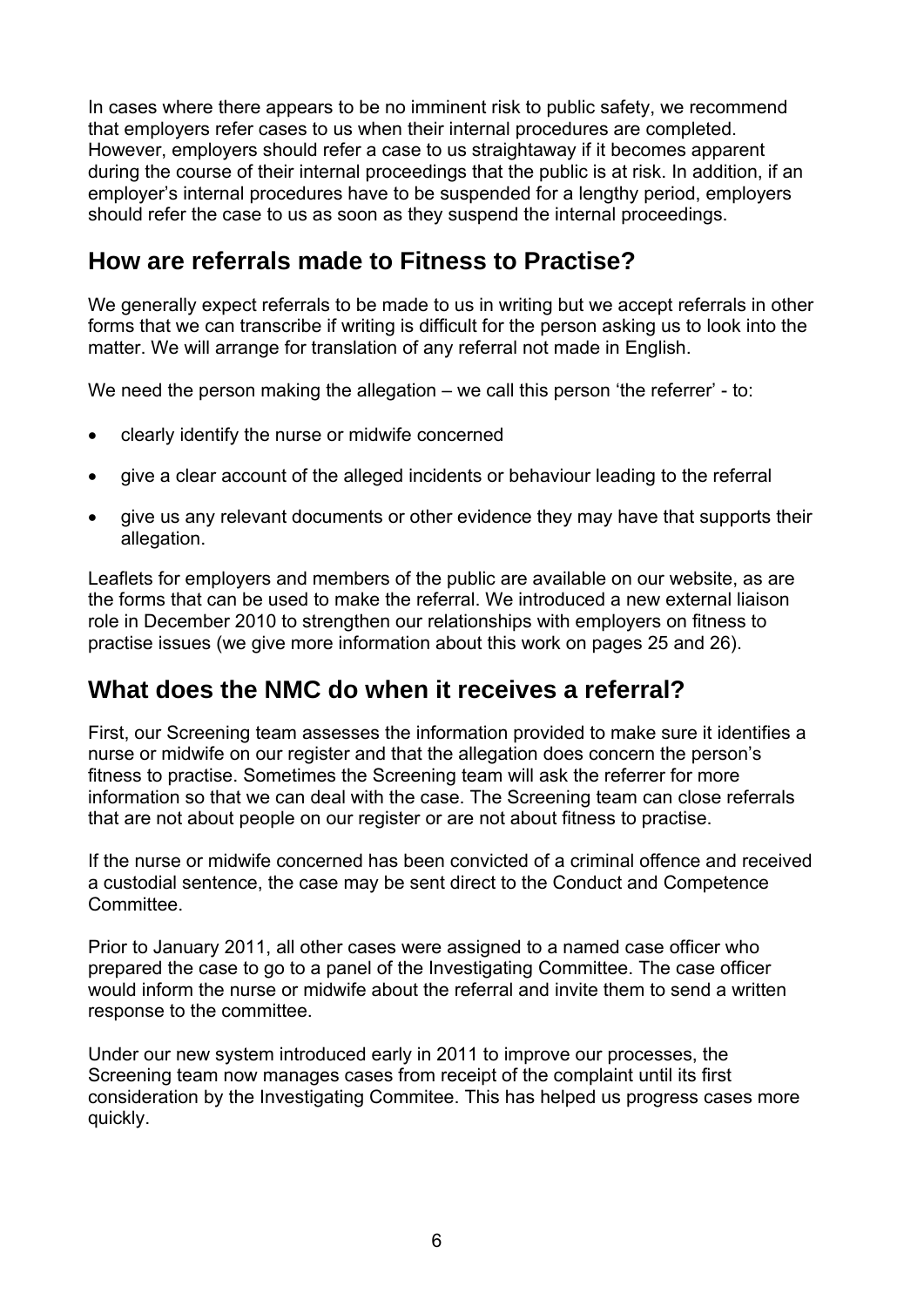### **Role of the Investigating Committee**

Investigating Committee panels consider all the information sent in by both the referrer and the nurse or midwife. Their role is to decide whether there is a case to answer. The panels may ask for some investigations to be carried out to help them decide this question – for example, they may ask for a lawyer's investigation to collect statements and documentary evidence. In cases where a nurse or midwife's health may be impaired, a panel may ask the person to undergo medical testing or examination.

If an Investigating Committee panel decides there is no case to answer, the matter is closed. The panel may decide to keep a record of the case for three years so that it can be re-opened if another complaint is made about the same nurse or midwife.

If a panel decides there is a case to answer, it can mediate between the parties concerned or refer the case to the Conduct and Competence Committee or the Health Committee. In practice, panels have not used the option to mediate.

Investigating Committee panels also deal with allegations of fraudulent or incorrect entry in the register. The panels decide whether the allegations are proved and, if so, direct the Registrar to remove or amend the entries.

### **Roles of the Conduct and Competence Committee and the Health Committee**

Conduct and Competence Committee panels and Health Committee panels decide whether the allegations are proved and, if so, decide on the appropriate sanction. Panels can work in meetings – using just the paperwork collected in the case, or at hearings – when the NMC case presenter and the nurse or midwife and their representative can call witnesses and argue their points to the panel in person.

Hearings must take place in the UK country of the nurse or midwife's registered address (England if the address is outside the UK).

Nurses and midwives facing allegations of impaired fitness to practise are entitled to have their case decided at a hearing. Cases that go to a meeting are those where the person has not requested a hearing, the issues are straightforward and there is no public interest in dealing with them at a hearing. Most cases go to a hearing. Conduct and Competence Committee hearings take place in public; Health Committee hearings are held in private.

When a panel finds that a nurse or midwife's fitness to practise is impaired, the panel can decide to take no further action or apply one of the following sanctions:

- caution order (this can be applied for between one to five years)
- conditions of practice order (can be made for between one and three years and must be reviewed by a panel before expiry)
- suspension order (can be made for up to one year and must be reviewed by a panel before expiry)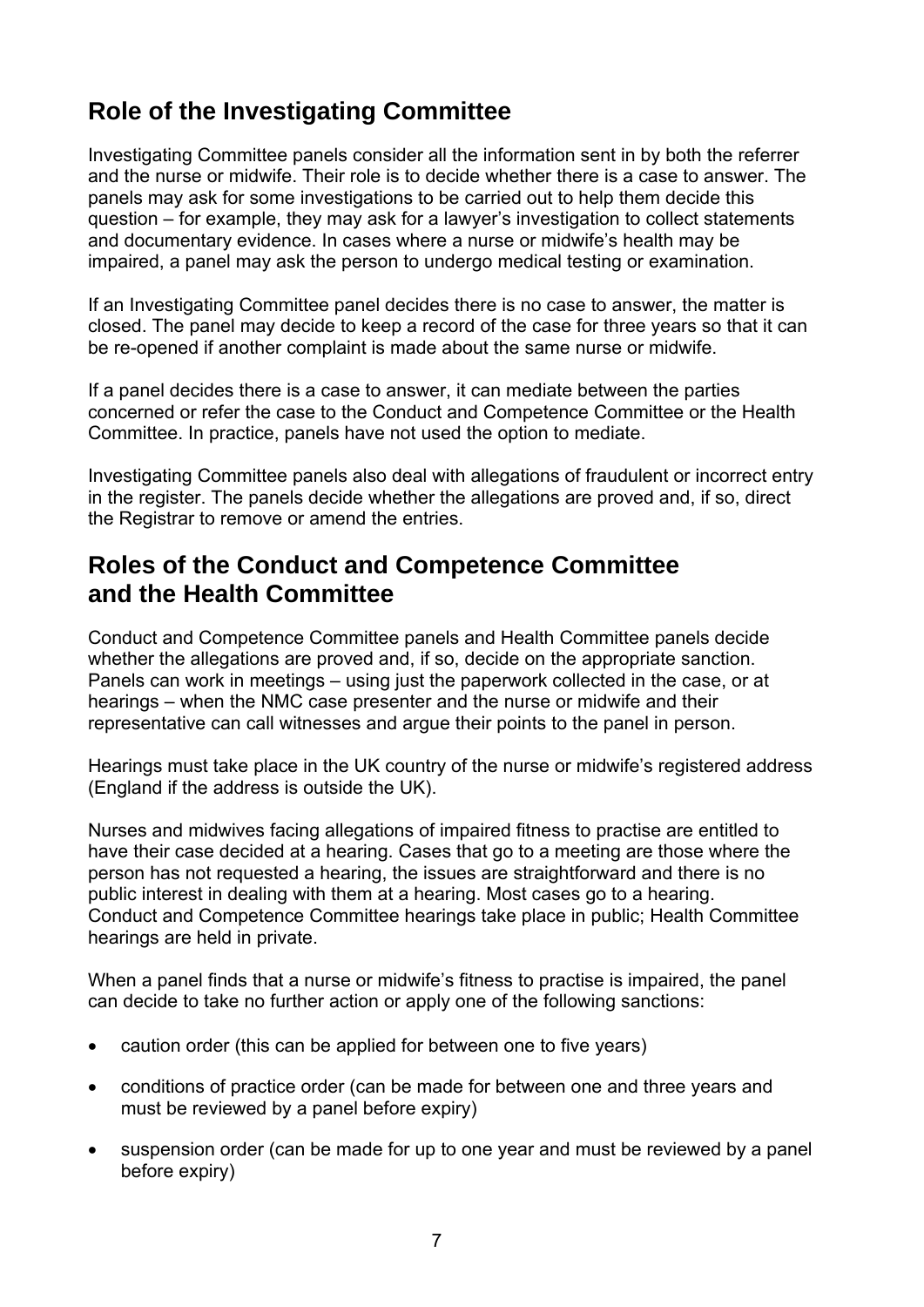striking-off order (no application by a nurse or midwife for restoration to the register can be considered for five years)

The purpose of the sanction is to strike a proportionate balance between the nurse or midwife's interests and the public interest – by the public interest we mean: protecting members of the public; maintaining public confidence in the professions and the regulator; and declaring and upholding proper standards of conduct and performance. The NMC has issued indicative sanctions guidance to help panels decide on the appropriate sanction in each case. The guidance is available on our website (www.nmcuk.org).

We publish details of all the orders that panels have made in the last three months together with the reasons on our website (www.nmc-uk.org).

### **Interim orders**

All the committees can make interim orders to suspend registration or put in place conditions of practice while a case is being investigated and awaiting a final decision.

Before making an interim order, a panel must hold a hearing so that the nurse or midwife can attend – with their representatives – to explain their point of view about any interim order. Panels can make interim orders for up to 18 months. They must review interim orders after six months and then every three months. If a case is not concluded within the time specified, we can apply to the High Court (or equivalent court in the other countries of the UK) for an extension. The courts can extend an interim order for up to one year.

Panels can also make interim orders when they make final orders that affect the registration status of the person concerned. This is because final orders do not come into effect until the end of the appeal period or, if the person appeals, until the appeal has been decided by the court.

We publish on our website details of all the interim orders that panels have made in the last three months together with their reasons (www.nmc-uk.org).

### **Observing a hearing**

People who wish to attend a hearing can go to our website (www.nmc-uk.org) where we publish details of all hearings open to the public, together with details about how to book a place.

### **Appeals against the sanction**

A nurse or midwife can appeal against any sanction imposed by the NMC. The appeal has to be made within 28 days. Appeals are heard in the High Court of Justice in England and Wales, the Court of Session in Scotland or the High Court of Justice in Northern Ireland, depending on the country of the nurse or midwife's registered address.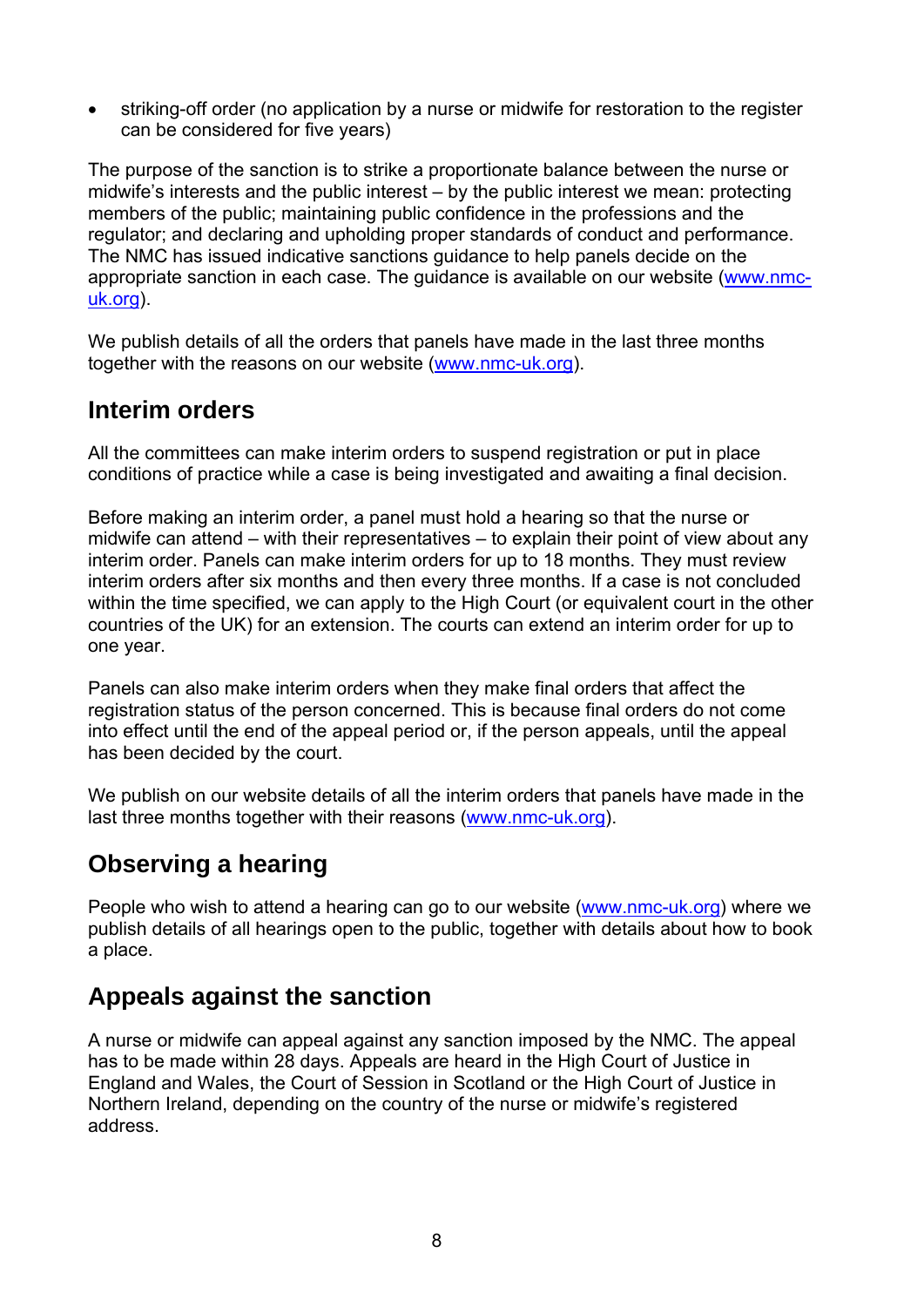The role of the courts in examining the NMC's decisions and considering how the statutory provisions should be applied often provides useful guidance – even in cases where the NMC is unsuccessful.

In 2010-2011, there were 19 appeals lodged against sanctions imposed by the NMC: 17 of these were in England and Wales and there was one each in Scotland and Northern Ireland. Not all such appeals are heard in the same year as they are lodged. During 2010-11, negotiated settlements were reached in three cases. Ten cases went to a full hearing and, of those, the courts upheld the NMC's decisions in six cases and found in favour of the nurse or midwife in three cases, with one case being adjourned. One of the appeals in which the NMC's arguments were accepted by the High Court has led to significant developments in the way in which all healthcare regulators should approach the issue of impairment of fitness to practise.

### **Fitness to practise panel members**

The members who sit on panels considering allegations of impaired fitness to practise are an essential component of the NMC's work to protect the public. We need to ensure that we have sufficient numbers of competent panel members to carry out that work efficiently, fairly and to a high standard. Panel members are a mix of registered nurses and midwives and lay members – that is, people who are not nurses or midwives. All panel members are independent of the NMC.

The Appointments Board, an arms-length committee of Council, is responsible for overseeing the recruitment, appointment, appraisal, training and performance management of fitness to practise panel members.

A complaints process was put in place in April 2010, to provide a means for dealing with complaints about the performance or behaviour of panel members when sitting on panels. A further process was developed in January 2011 to deal with allegations of impaired fitness to practise when made against any panel member who is a registered nurse or midwife.

During 2010-2011, we undertook a comprehensive appraisal of all our panel members for the first time. The process consists of 360-degree feedback from peers and officers, followed by an appraisal meeting with a member of the Appointments Board. The process has enabled us to identify any areas of individual weakness and provide the necessary support.

Training is provided each year for all panel members. During this year it has included topics such as the provision of good determinations and reasons; implementing conditions of practice; systems failure; and considering appeals against decisions of the Registrar.

During the coming year, the complete appraisal process will be reviewed and changes made where necessary. The competency framework for panel members will also be reviewed and updated. In addition, the terms of office of some panel members finish during 2011-2012 and an analysis will be undertaken of business needs to inform any new appointment and reappointment process.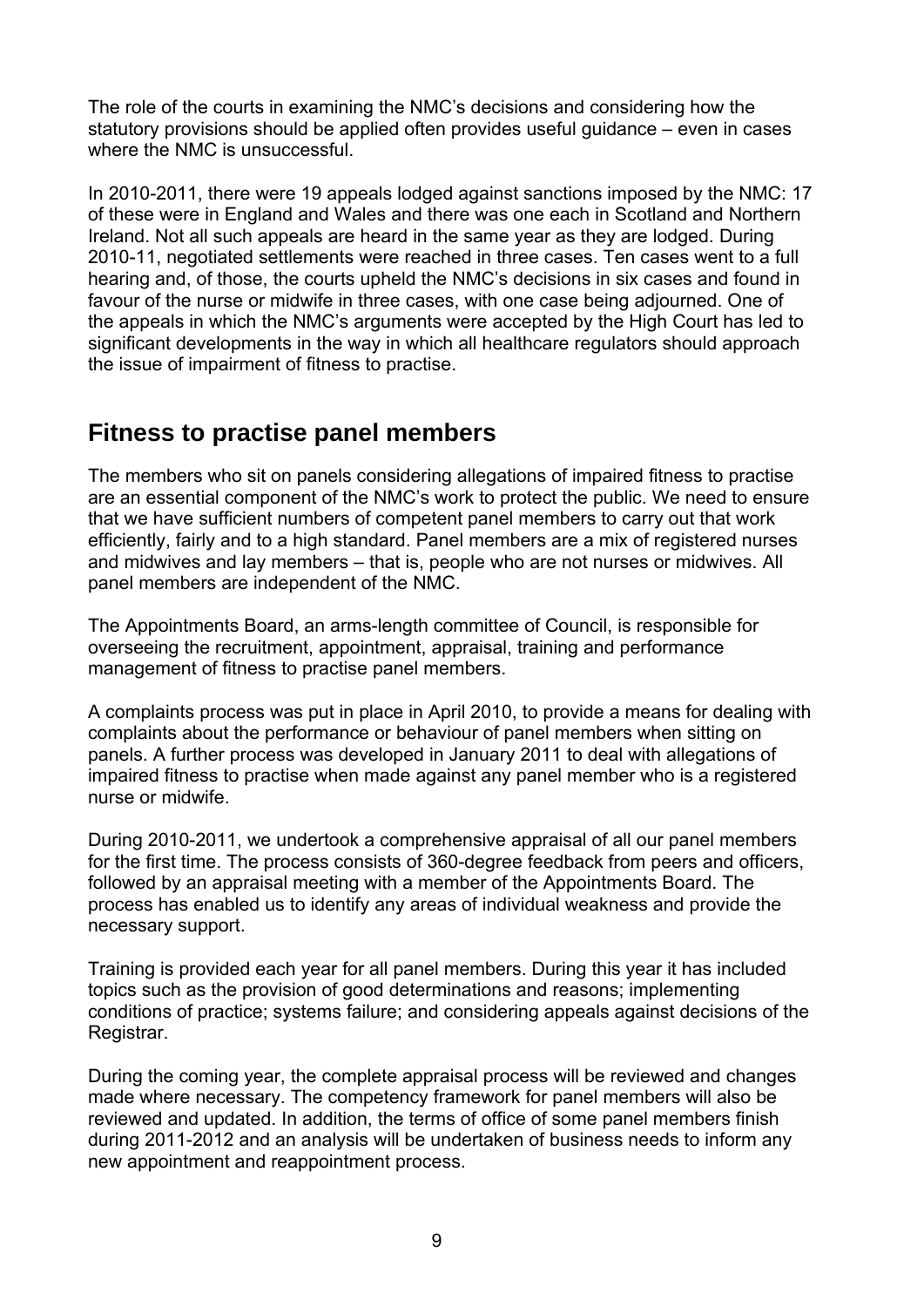### **Role of the Council for Healthcare Regulatory Excellence**

The Council for Healthcare Regulatory Excellence (CHRE) is an independent body accountable to Parliament that oversees the work of the regulators of healthcare professionals, including the NMC.

We report all our final decisions to the CHRE. If the CHRE considers any adjudication outcome is unduly lenient and that action is necessary to protect the public, it can appeal to the courts as previously outlined on pages 8 and 9.

The CHRE also gives us feedback on the decisions made by Conduct and Competence and Health Committee panels. We use this information to improve our case presentation and develop panel members' skills in the giving of reasons. We also participate in the CHRE's Fitness to Practise Forum where we have the opportunity to learn from other regulators and understand issues of concern to the CHRE.

In 2010-2011, the CHRE began to audit those cases that we had been closed by us without being considered by the Conduct and Competence or Health Committees. The audit highlighted to us areas where we should strengthen our practice.

### **Challenges and improvements**

Over the past year, the number of new referrals the NMC received increased by 41 percent.<sup>3</sup> While the NMC views this increase as a positive reflection of public confidence in our function, improved relationships with employers and more proactive regulation, it also presents a range of challenges for the FtP directorate.

We needed to ensure our directorate was adequately staffed to handle the significant increase in cases referred to us. Our newly appointed FtP director started in August 2010, bringing experienced fitness to practise leadership to the directorate. We also created a number of new positions to help improve our overall management of the fitness to practise function, including an assistant director of operations, assistant director (legal), assistant director (policy, strategy and legislation) a head of external liaison, a head of screening and administration and a head of adjudication.

We restructured the FtP directorate and reorganised how we manage our caseload. Two new case teams, the Screening team and the Escalation team, were created in early 2011. The Screening team manages cases from the receipt of a complaint until its first consideration by the Investigating Committee. The Escalation team will concentrate on progressing more complex cases and have more investigative responsibilities. We believe that these teams will help us continue to improve our ability to prioritise serious cases and meet our key performance indicators in overall case progression.

We have also recruited more case officers, case administrators, lawyers and council's officers to cope with the increased workload. The additional functions and capacity that these roles have provided have enabled FtP to monitor staff and the timeliness of case progression more robustly, improve our communication with our stakeholders, and implement new customer service standards.

 $\overline{a}$  $3$  The period from 1 April 2010–31 March 2011 compared with 1 April 2009–31 March 2010.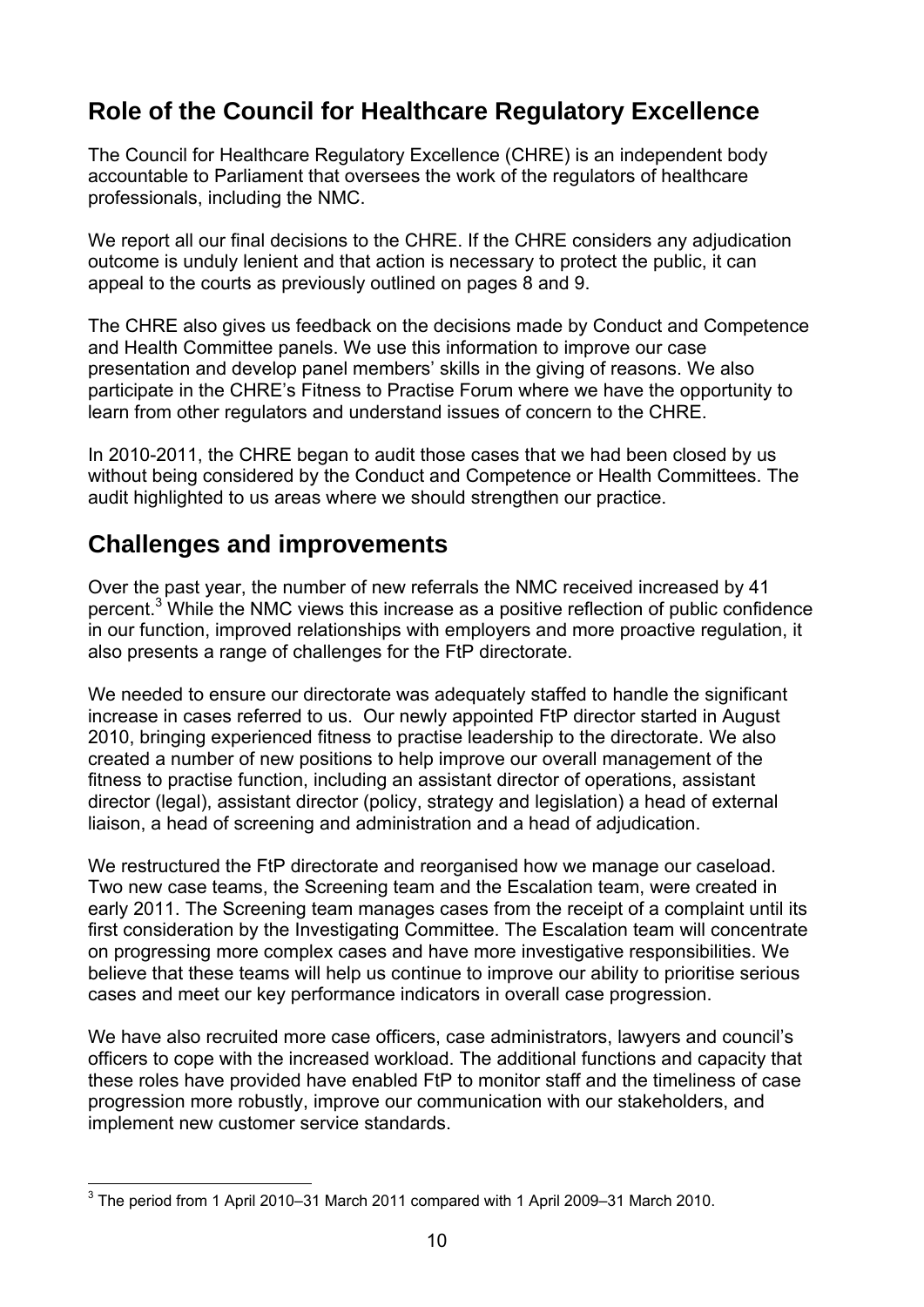The increase in our caseload brought other resource challenges to FtP this year. In order to meet our key performance indicators for case progression, we contracted additional legal services to assist with the preparation of cases for consideration by the Investigating Committee. We recently completed a full procurement exercise for new legal service providers, which we believe will help us continue to improve our performance with quality investigation work and eliminate unnecessary delays in the fitness to practise process going forward.

### **Performance**

The FtP directorate's key objective, as set out in the NMC's corporate plan 2010-2013 is:

"To bring about public confidence by taking swift and fair action to deal with individuals whose integrity or ability to provide safe care is questioned."

As previously indicated, the NMC saw a significant increase in the number of new cases referred to us in 2010-2011, adding considerable pressure to our caseload.

In January 2011, we improved and strengthened the range of measures we use to help monitor and manage our work, in particular to help us understand our performance at each stage of the process better, so that we can further identify scope for improvements. This data is produced monthly and monitored by our Corporate Leadership Board and quarterly by our Council as part of an organisation-wide suite of performance data.

Protecting the public by considering Interim Orders that prevent nurses or midwives from working whilst we investigate cases where the allegations are very serious is one such measure. This will be a key performance indicator which the Council will use to scrutinise performance in the forthcoming year. In these cases, we have to prepare evidence detailing the allegations to go before an Investigating Committee panel. We also need to give the nurse or midwife the opportunity to respond or arrange to attend the hearing. Our target is 28 days from the initial request to the hearing taking place. During 2010-2011, we redesigned our processes to ensure that new cases were scheduled for hearing within 48 hours of a panel's decision to consider an Interim Order and, at 31 March 2011, it took on average 27 days for interim order to be made.

Given the number of older cases still present in our caseload and our determination to bring these to a final resolution, the overall figures for the time taken to reach a final decision on cases still remains longer than we would like. We are continuing to work towards meeting our target of concluding 90 percent of cases within 15 months. However, the legislation and rules which govern our processes make this a very challenging target and one which we have yet to meet. We will continue to press for changes to be made to our legislative framework so that we can process our cases more efficiently and effectively.

We also measure other issues such as, the number of appeals against our decisions; the number of complaints we receive about how we conduct fitness to practise work; and how we support and develop our staff.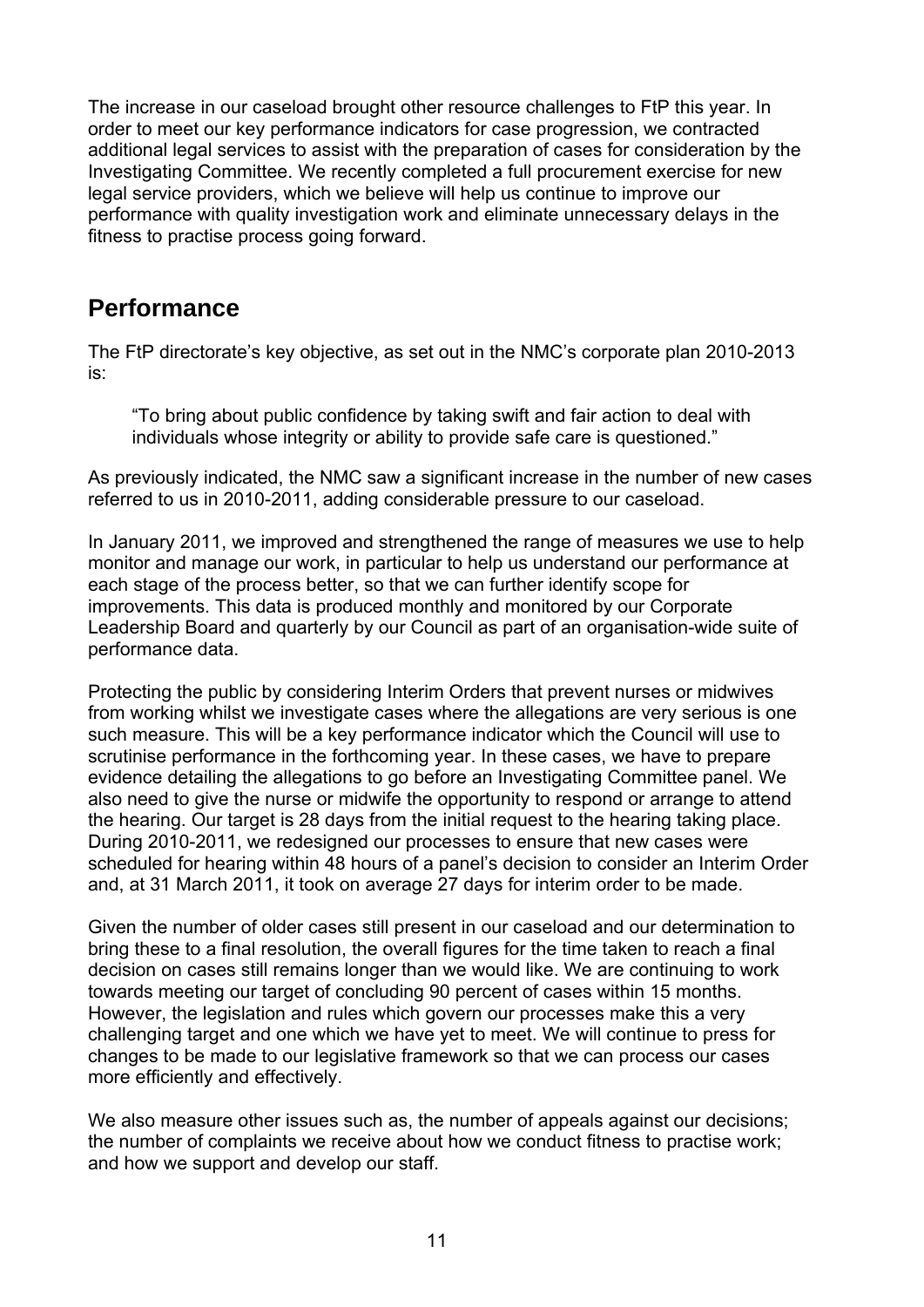Despite the unparalleled increase in new referrals last year, we received complaints about only 2.65 percent of cases as a proportion of our caseload, a very creditable performance.

We were pleased that the CHRE recognised that significant improvements had been made to key aspects of our work including, for example, the introduction of an electronic case management system (CMS). The CMS has helped us monitor and manage our casework more effectively and progress cases more efficiently.

We have a major programme of work underway to build on the progress we have made so far, and whilst it will inevitably take time for the full impact and benefits of all these changes to bear fruit, we are determined to act to ensure the protection and safety of the public at all times.

#### **Legacy cases**

We have a small number of what we call 'legacy cases'. These have either been inherited from our predecessor body or fall to be decided under rules which previously applied. There are five such cases involving six individuals. We continue to work on finding a final resolution to these cases, although this is not necessarily within our control.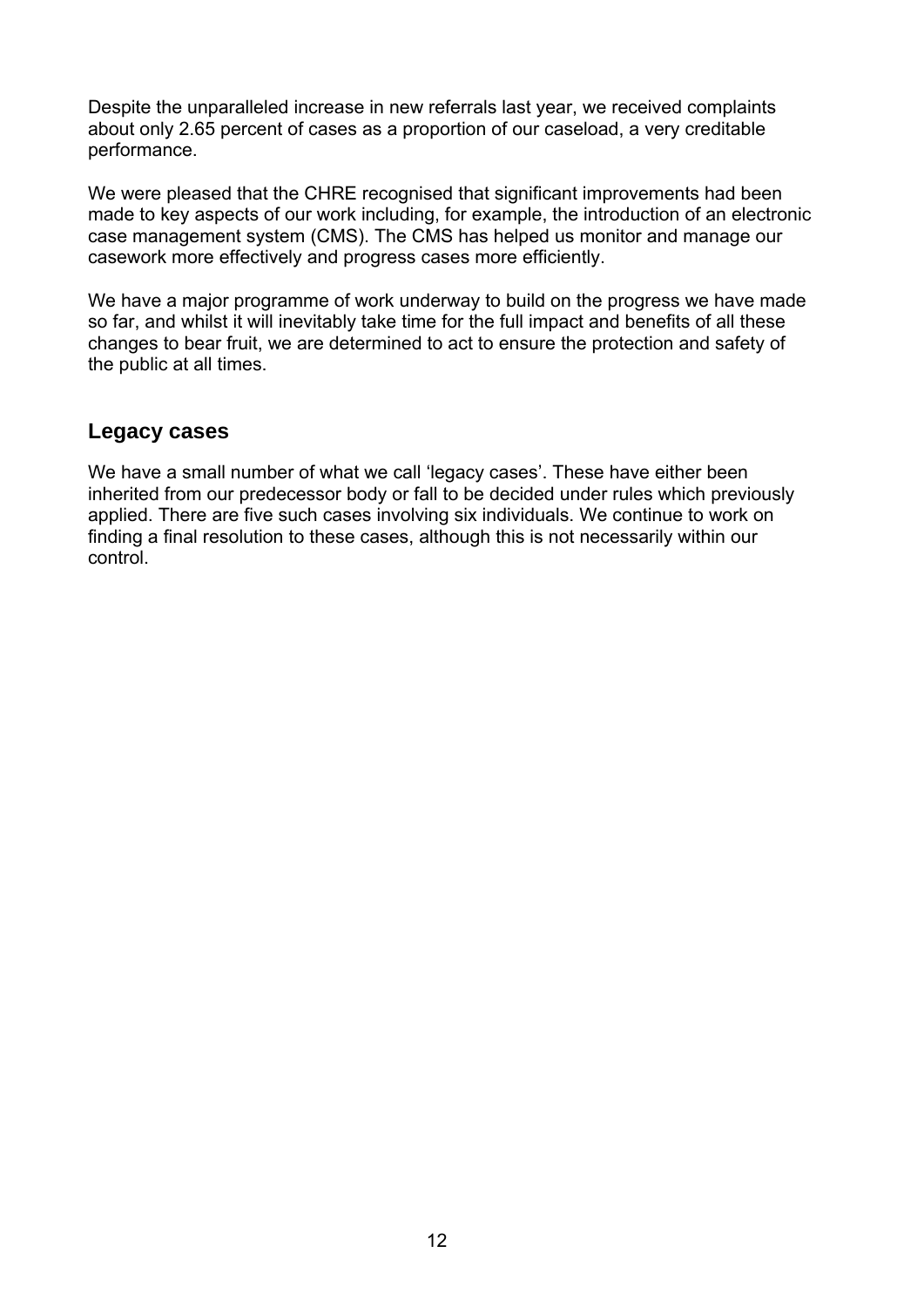### **Analysis of equality and diversity data**

In 2009, we began collecting data with regard to six different strands of equality and diversity: that is, age, gender, religion or belief, ethnicity, sexual orientation and disability. We are about to commence a programme of analysis of this data in relation to the nurses and midwives on our register.

However, we cannot currently cross-refer this data to fitness to practise cases. We hope to begin collecting equality and diversity data for each of the six strands at each of the significant stages of our fitness to practise process in the near future. We will then be able to provide a much fuller breakdown for each of the six strands in future reports. In the meantime, we are currently only able to provide a breakdown of key stages of FtP processes by gender and these are detailed in the tables below. We aim to be in a position to provide a breakdown by age and possibly, in some respects, ethnicity in next year's report but areas such as sexual orientation and religion or belief will present a challenge.

**Tables 1 to 7** provide an analysis of the available data we hold broken down by gender.

#### **Table 1: New cases referred to us in 2010-2011**

| <b>Gender</b>                  | <b>Number</b><br>on register | $%$ on<br>register | <b>Total new cases</b><br>referred to NMC<br>in 2010-2011 | <b>New Cases</b><br>as% of<br>register | % of new<br>cases by<br>gender |
|--------------------------------|------------------------------|--------------------|-----------------------------------------------------------|----------------------------------------|--------------------------------|
| Female                         | 596,826                      | 89%                | 3,012                                                     | 0.5%                                   | 72%                            |
| Male                           | 70,246                       | 11%                | 986                                                       | 0.17%                                  | 23%                            |
| Not identified<br>by referrer* |                              |                    | 213                                                       | N/A                                    | 5%                             |
| <b>Total</b>                   | 667,072                      | 100%               | 4,211                                                     |                                        | 100%                           |

This table gives a breakdown of the number and percentage of male and female nurses and midwives on the register and the number and percentage of nurses and midwives referred to us.

\* In some cases, a complaint may be closed before we are able to identify the gender of the individual nurse or midwife complained about: for example, the person complained about might be a health care worker and so not on our register. The NMC is only able to look at cases involving registered nurses or midwives.

#### **Table 2: New interim orders made by the Investigating, Conduct and Competence and Health Committees during 2010-2011**

This table shows the breakdown of male and female nurses and midwives who had new interim orders placed on them during 2010-2011.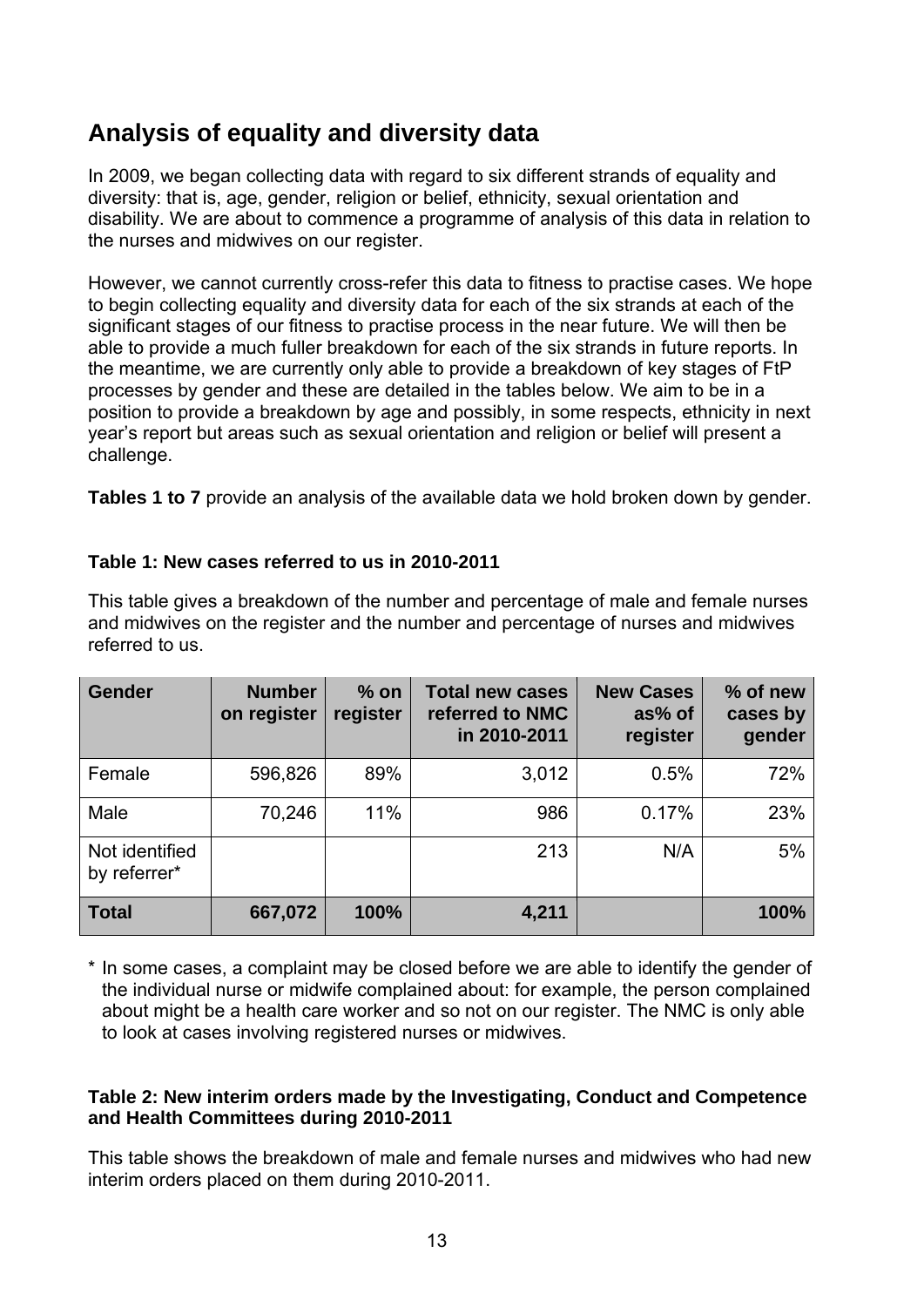| Interim orders                          | <b>Female</b><br>$\frac{0}{0}$ | <b>Number of</b><br>interim orders | <b>Male</b><br>% | <b>Number of</b><br>interim orders | <b>Total</b> |
|-----------------------------------------|--------------------------------|------------------------------------|------------------|------------------------------------|--------------|
| Interim conditions<br>of practice order | 23.51%                         | 119                                | 6.13%            | 31                                 | 150          |
| Interim suspension<br>order             | 43.68%                         | 221                                | 26.68%           | 135                                | 356          |
| <b>Total</b>                            | 67.19%                         | 340                                | 32.81%           | 166                                | 506          |

#### **Table 3: Cautions, conditions of practice and suspension orders imposed during 2010-11**

This table gives a breakdown by gender of nurses and midwives who received a caution; conditions of practice order; or a suspension order at a substantive meeting or hearing of the Conduct and Competence or Health Committees. It should be noted that this may include cases received before 1 April 2010.

| Type of order<br>imposed | <b>Female</b> | % of orders<br><b>imposed</b> | <b>Male</b> | % of orders<br>imposed | <b>Total</b> |
|--------------------------|---------------|-------------------------------|-------------|------------------------|--------------|
| Caution                  | 70            | 69%                           | 31          | 31%                    | 101          |
| Conditions of practice   | 37            | 80%                           | 9           | 20%                    | 46           |
| Suspension               | 84            | 77%                           | 25          | 23%                    | 109          |
| <b>Total</b>             | 191           | 75%                           | 65          | 25%                    | 256          |

#### **Table 4: Sanctions imposed (other than striking off) broken down by gender compared with numbers on the register during 2010-2011**

|        | <b>Number on</b><br>register | % on register | <b>Number</b><br>sanctioned | % sanctioned |
|--------|------------------------------|---------------|-----------------------------|--------------|
| Male   | 70,246                       | 11%           | 65                          | 0.09%        |
| Female | 596,826                      | 89%           | 191                         | 0.03%        |

#### **Table 5: Removals and striking off from the register during 2010-2011**

This table gives a breakdown of males and females removed from, or struck off, the register as a result of a substantive meeting or hearing of the Conduct and Competence or Health Committees. It should be noted that this will include referrals received before 1 April 2010.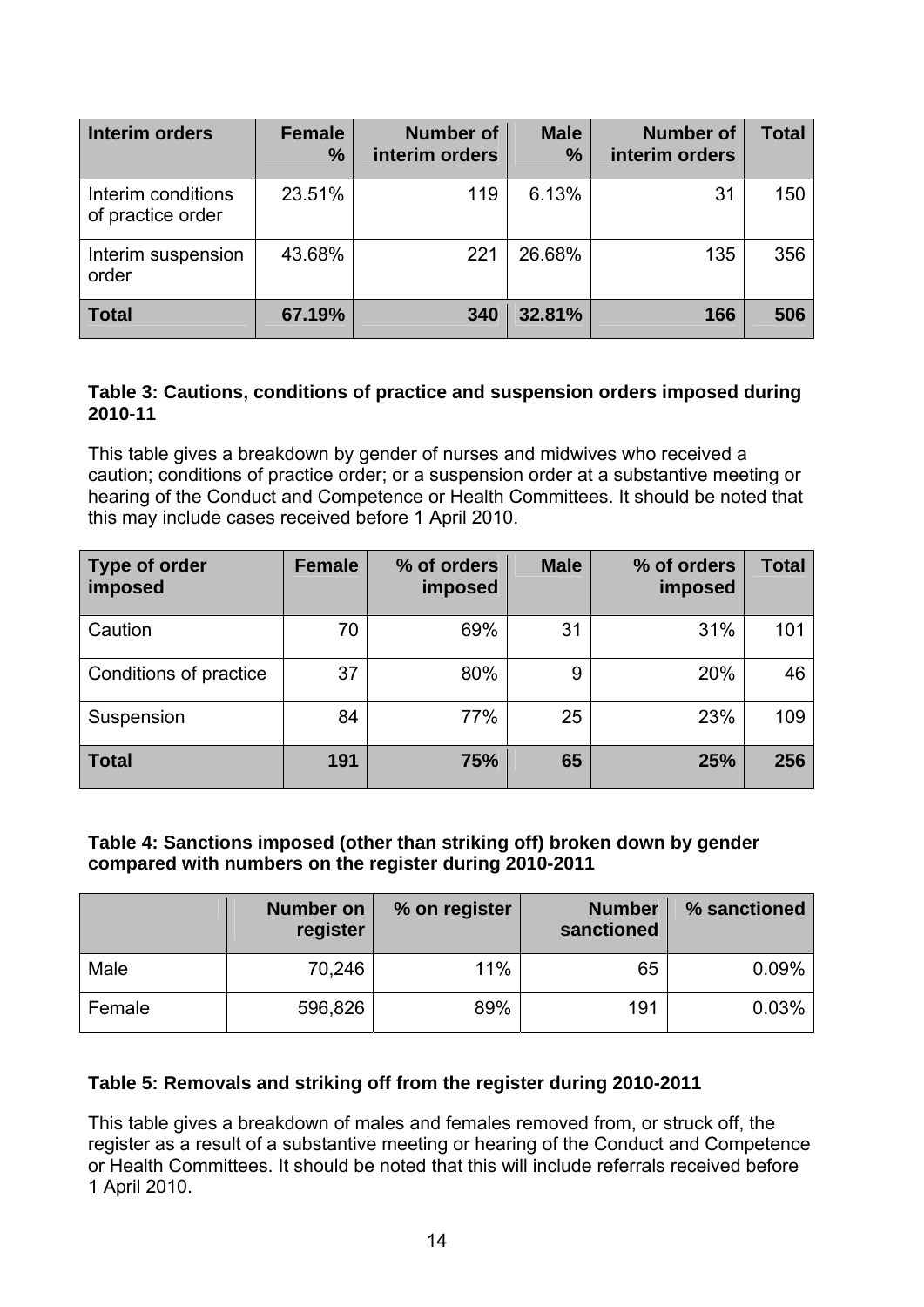|                        | <b>Female</b> | % of total<br>removed/<br>struck off | <b>Male</b> | % of total<br>removed/<br>struck off | <b>Total</b><br>removed/<br>struck Off |
|------------------------|---------------|--------------------------------------|-------------|--------------------------------------|----------------------------------------|
| Removed/<br>Struck off | 122           | 62%                                  | 76          | 38%                                  | 198                                    |

#### **Table 6: Striking off orders by gender 2010-2011**

|        | <b>Number on</b><br>register | $%$ on<br>register | Number removed/<br>struck off | % removed/<br>struck off |
|--------|------------------------------|--------------------|-------------------------------|--------------------------|
| Male   | 70,246                       | 11%                | 76                            | 0.1%                     |
| Female | 596,826                      | 89%                | 122                           | 0.02%                    |

### **Restoration to the register**

Nurses or midwives who have been struck off (or removed from the register under our previous legislation) can apply to be restored to the register. To do this, they must satisfy a panel of the Conduct and Competence Committee or the Health Committee that they are fit to practise. Nurses and midwives who have been struck off must wait five years before they can apply for restorations, whilst those removed from the register (under the previous legislation) can re-apply at any stage.

Restoration to the register requires careful consideration and is not granted lightly. As the nurse or midwife has not been able to work in the professions for at least five years, and they must also be able to satisfy a panel that they can re-establish their competence and practise safely, the number of applications for restoration to the register is low. We consider this stringent test a further aspect of our role in ensuring public protection.

In 2010-2011, we received 13 applications. The applications were heard by panels of the Conduct and Competence and Health Committees. In eight cases, the applicants were restored to the register and in two cases, the panels imposed a conditions of practice order on the nurse or midwife concerned. Nurses or midwives whose applications to be restored to the register are refused can appeal to the courts as explained on pages 8 to 9. None of those refused restoration to the register in 2010- 2011 appealed against the NMC's decision.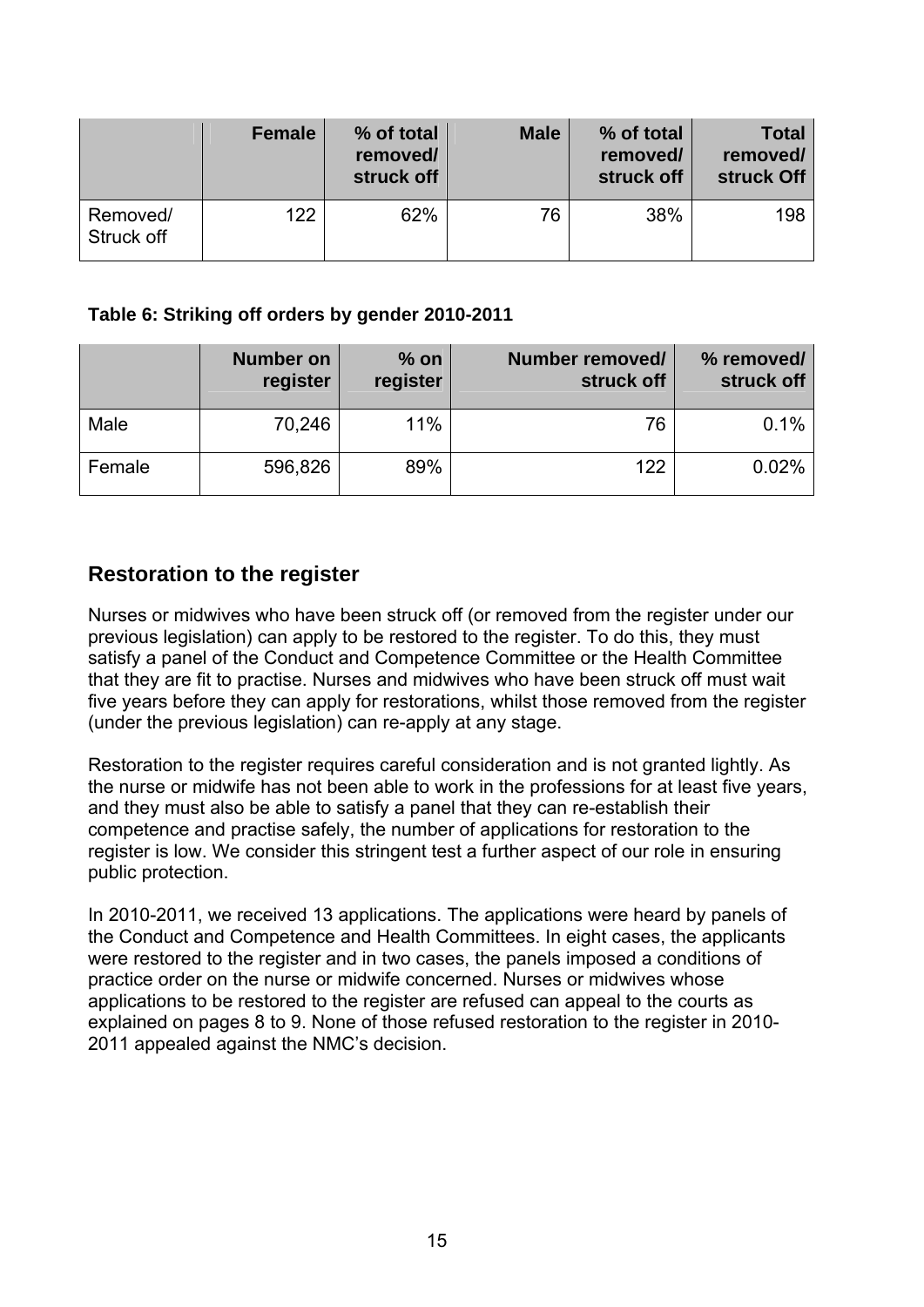| <b>Committee</b>                                                   | <b>Outcome</b>                                                   | <b>Female</b> | <b>Male</b> |
|--------------------------------------------------------------------|------------------------------------------------------------------|---------------|-------------|
| <b>Conduct and Competence</b><br>Committee restoration<br>hearings | Rejected                                                         | 4             |             |
|                                                                    | Application accepted                                             |               | 5           |
|                                                                    | Application accepted and conditions<br>of practice order imposed |               |             |
| <b>Health Committee</b><br>restoration hearings                    | Application accepted                                             |               |             |
|                                                                    | Application accepted and conditions<br>of practice order imposed |               |             |
| <b>Total</b>                                                       |                                                                  |               |             |

#### **Investigating Committee decisions on cases of fraudulent or incorrect entry on the register**

A panel of the Investigating Committee has the power to direct the Registrar to amend the register or remove an entry completely if a nurse or midwife has applied using fraudulent or incorrect information or qualifications. Nurses or midwives may appeal against this decision within 28 days, to either the county court in England, Wales or Northern Ireland, or to the sheriff's court in Scotland. The decision does not take effect until the end of the appeal period, or until any considerations of appeal are completed.

In 2010-2011, the Investigating Committee considered two cases. Of those, one resulted in a removal from the register and the other resulted in an amendment to the register.

| Table 8: Investigating Committee cases relating to fraudulent or incorrect entry |
|----------------------------------------------------------------------------------|
| details on the register 2010-2011                                                |

| <b>Investigating committee</b> | <b>Outcome</b>                                           | <b>Female</b> | <b>Male</b> | Total |
|--------------------------------|----------------------------------------------------------|---------------|-------------|-------|
| Substantive meeting            | Instruct Registrar to remove<br>individual from register |               |             |       |
| Substantive hearing            | Instruct Registrar to amend entry                        |               |             |       |
|                                |                                                          |               |             |       |
| <b>Total</b>                   |                                                          |               | 4           |       |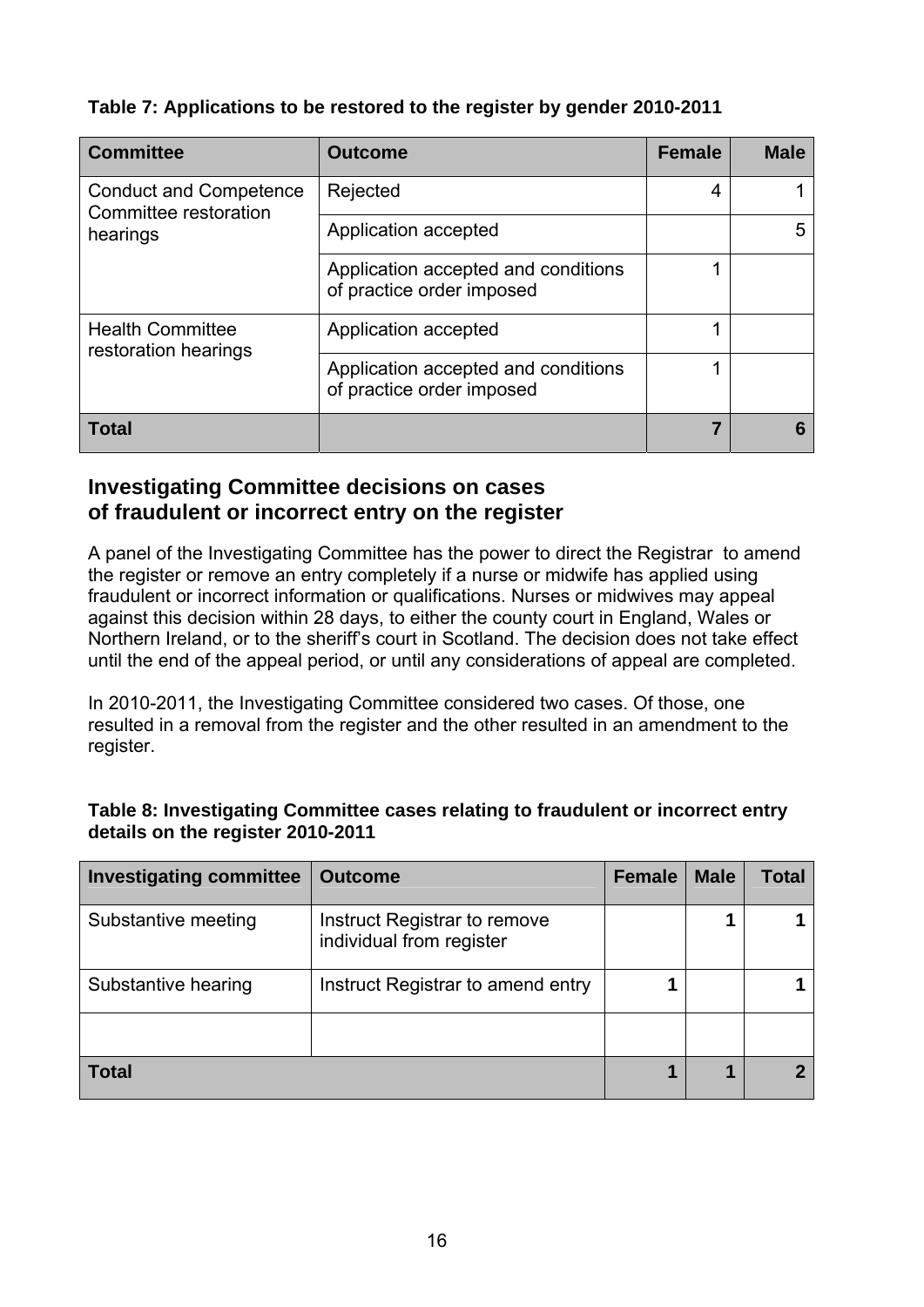#### **Analysis of fitness to practise cases dealt with between 1 April 2010 to 31 March 2011**

This section provides statistical information about the work undertaken by the NMC on fitness to practise cases during 2010-2011.

#### **Graph 1: New cases received by the NMC during 2010-2011**

A total of 4,211 new referrals were received between 1 April 2010 and 31 March 2011, of these, 2,215 were sent for investigation (52.6 percent).



#### **Table 9: Action taken on new cases received during 2010-2011**

The following table shows the position on the new cases received during 2010-2011.

Cases can be closed at any stage of proceedings: that is at screening stage, Investigating Committee stage or by the Conduct and Competence or Health Committees. Open cases are those which are still under investigation or where a substantive final decision has not yet been reached and may include those where an interim order has been imposed.

| Cases closed                       | 1.996 |
|------------------------------------|-------|
| Open cases                         | 2,215 |
| Total number of referrals received | 4,211 |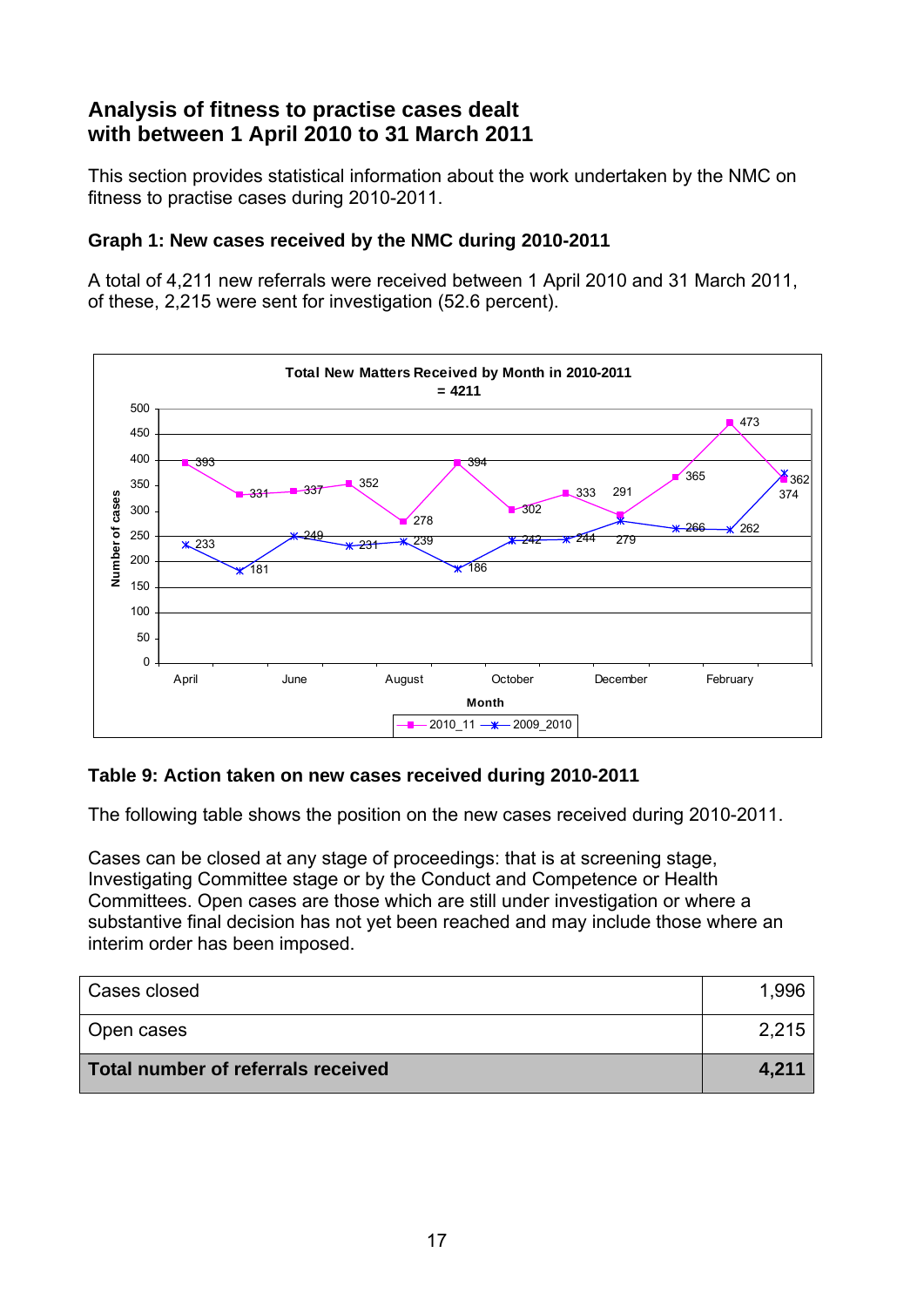#### **Table 10: By country of origin of the registered nurse or midwife referred to us**

This table gives a breakdown by country of the registered nurse or midwife referred to us. It should be noted that this is based on the registered address of the nurse or midwife concerned and does not necessarily reflect either the country in which the nurse or midwife works or where the incident complained about occurred.

| Country where nurse or midwife complained about is<br>registered |               | 2010-2011  |
|------------------------------------------------------------------|---------------|------------|
|                                                                  | <b>Number</b> | $\%$       |
| England                                                          | 3,596         | ≥85%       |
| Scotland                                                         | 224           | $≥5%$      |
| Wales                                                            | 213           | $\geq 5\%$ |
| Northern Ireland                                                 | 114           | $\geq$ 2%  |
| Outside the EU                                                   | 7             | $\geq$ 2%  |
| <b>EU</b>                                                        | $\Omega$      | 0%         |
| Cases where the country of registration is not identified        | 57            | $\geq$ 2%  |
| <b>Total</b>                                                     | 4,211         | 100%       |

#### **Table 11: Who referred cases to us 2010-2011?**

| <b>Source of referral</b>   |               | 2010-2011  |
|-----------------------------|---------------|------------|
|                             | <b>Number</b> | $\%$       |
| Employer                    | 1,743         | ≥41%       |
| Police                      | 909           | 223%       |
| Public                      | 915           | 223%       |
| Other medical professionals | 39            | $\geq$ 2%  |
| Other*                      | 495           | ≥13%       |
| Anonymous                   | 110           | $\geq 4\%$ |
| <b>Total</b>                | 4,211         | 100%       |

\* This category includes, for example, self-referrals, referrals by solicitors, referrals by educational institutions or by colleagues.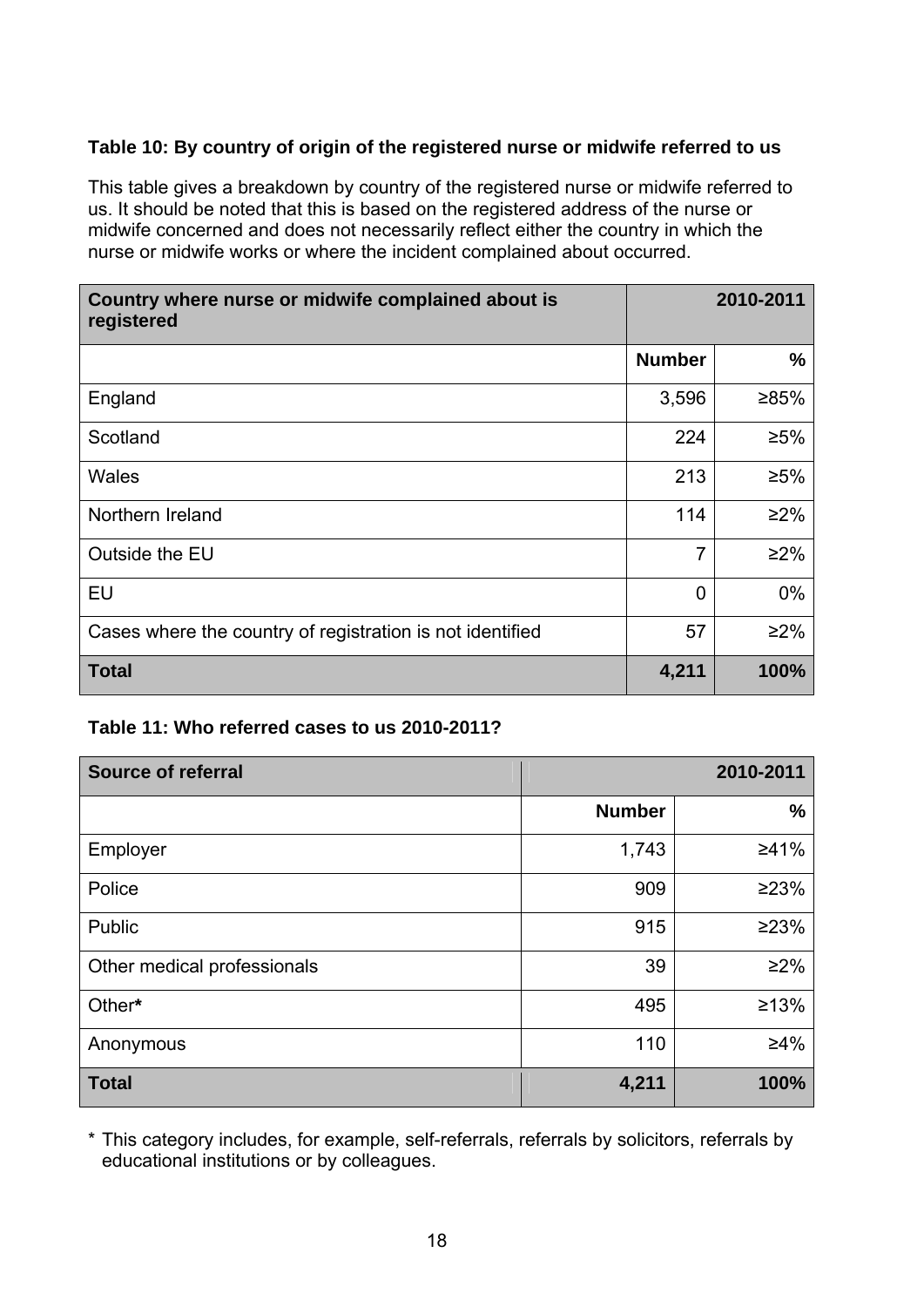#### **Table 12: Investigating Committee actions and decisions during 2010-2011**

Investigating Committee panels sat for 269 days during 2010-2011 and considered 4,058 cases. Some of these cases will have been referred to us before 1 April 2010. Some cases will be closed before reaching the Investigation Committee stage and not all open cases received in 2010-2011 will have yet been considered by an Investigating Committee panel.

| Action and decisions taken by Investigating Committee panels in 2010-2011*                |       |  |
|-------------------------------------------------------------------------------------------|-------|--|
| No case to answer                                                                         | 1,847 |  |
| Further investigation requested                                                           | 762   |  |
| Case referred to an Investigating Committee<br>to consider imposition of an interim order | 47    |  |
| No Interim order necessary                                                                | 163   |  |
| Interim suspension order imposed                                                          | 147   |  |
| Interim conditions of practice order imposed                                              | 57    |  |
| Interim order continued                                                                   | 124   |  |
| Interim order revoked                                                                     | 25    |  |
| Medical examination requested                                                             | 19    |  |
| <b>Referred to Health Committee</b>                                                       | 38    |  |
| Referred to Conduct and Competence Committee                                              | 647   |  |
| Withdrawn<br>(for example, for rescheduling)                                              | 161   |  |
| Adjourned to another date                                                                 | 19    |  |
| Removed fraudulent entry on register                                                      | 1     |  |
| Registrar instructed to amend entry on register                                           | 1     |  |
| <b>Total</b>                                                                              | 4,058 |  |

\* This data reflects all the latest actions and decisions taken on a case by the Investigating Committee as at 31 March 2011.

#### **Table 13: Consideration of Interim orders by Investigating Committee panels**

Some of the cases considered in 2010-11 may have been referred to us before the 1 April 2010 and not all cases received in 2010-2011 will have posed such a threat to public safety that they merit the Investigating Committee considering whether to impose an interim order.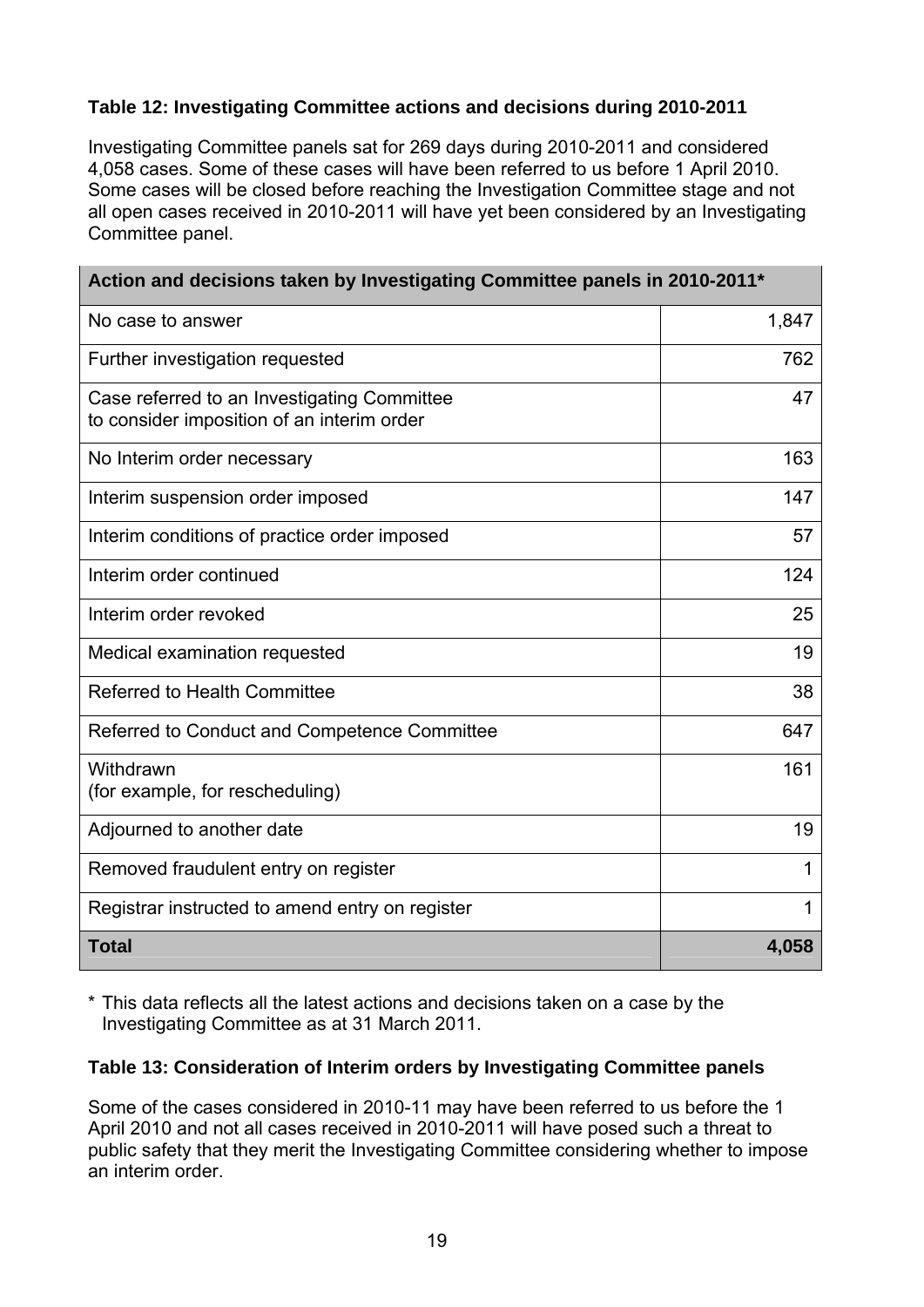| <b>Investigating Committee</b>        |                                                 | 2010-2011 | 2009-2010 |
|---------------------------------------|-------------------------------------------------|-----------|-----------|
| Interim order not necessary           |                                                 | 194       | 120       |
| New interim orders<br>imposed         | Interim conditions of practice order<br>imposed | 130       | 127       |
|                                       | Interim suspension order imposed                | 294       | 218       |
| Total number of new interim orders    |                                                 | 424       | 345       |
| Reviews of existing<br>interim orders | Interim order confirmed                         | 610       | 458       |
|                                       | Interim order revoked                           | 76        | 32        |
|                                       | Total number of interim orders reviewed         | 686       | 490       |

#### **Table 14: Cases by type of allegation considered by the Conduct and Competence Committee in 2010-2011**

This table shows the nature of the allegations made in cases considered by panels of the Conduct and Competence Committee during 2010-2011. Some of these cases will have been referred to us before the 1 April 2010 and not all cases received in 2010- 2011 will have been considered by a Conduct and Competence Committee panel.

| Nature of allegations made*                                                                                                | $\frac{0}{0}$ |
|----------------------------------------------------------------------------------------------------------------------------|---------------|
| Dishonesty<br>(for example, theft or obtaining goods by deception)                                                         | ≥25%          |
| Competency issues<br>(for example, maladministration of drugs or neglect of basic care)                                    | ≥24%          |
| <b>Patients</b><br>(for example, verbal/physical/sexual abuse of a patient or<br>inappropriate relationships with patient) | ≥22%          |
| Other practice related issues<br>(for example, unsafe clinical practice)                                                   | $\geq 7\%$    |
| Other<br>(for example, convictions)                                                                                        | ≥5%           |
| Record keeping<br>(for example, failure to maintain adequate records)                                                      | ≥4%           |
| Drugs<br>(for example, maladministration or theft of drugs)                                                                | ≥2%           |
| Management practices<br>(for example, unsafe clinical practice or failure to collaborate with<br>colleagues)               | ≥2%           |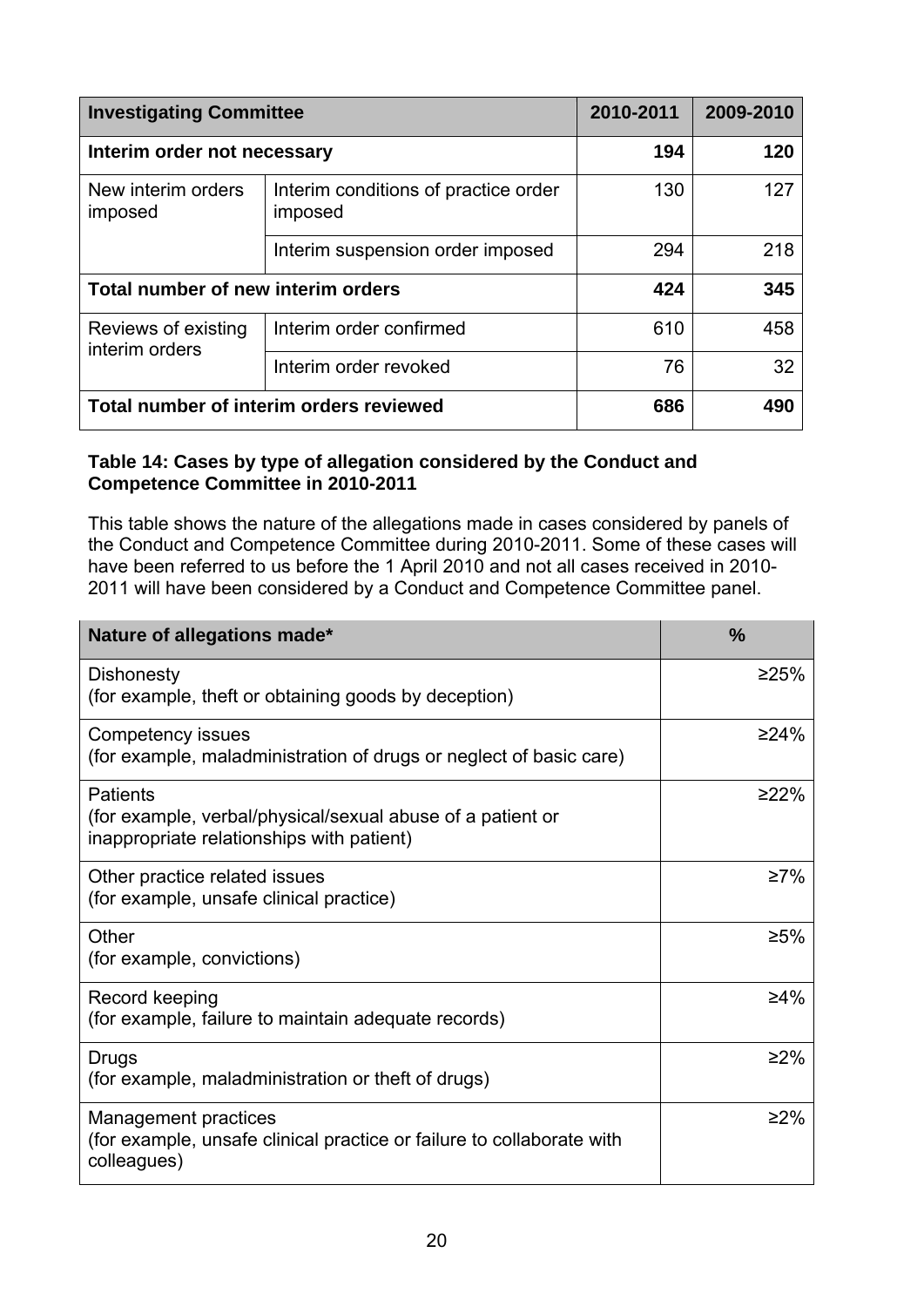| Nature of allegations made*                                                                                                           | $\frac{0}{0}$ |
|---------------------------------------------------------------------------------------------------------------------------------------|---------------|
| Violence<br>(for example, convictions or patient abuse)                                                                               | ≥4%           |
| Serious motoring offences                                                                                                             | $>2\%$        |
| Pornography<br>(for example, child pornography)                                                                                       | $\geq 4\%$    |
| Colleague<br>(for example, failure to co-operate with colleagues, physical, verbal<br>or sexual abuse or inappropriate relationships) | $\geq 3\%$    |
| Substance misuse                                                                                                                      | $>3\%$        |

\* Many cases will involve more than one allegation

#### **Table 15: Employer or workplace of the nurse or midwife complained about**

| <b>Employer or workplace</b>                                                                                                            | $\frac{0}{0}$ |
|-----------------------------------------------------------------------------------------------------------------------------------------|---------------|
| Agency<br>(for example, where the nurse or midwife is employed by an agency<br>but may be working in an NHS, private or other facility) | $1\%$         |
| Residential or care home                                                                                                                | 9%            |
| <b>NHS</b>                                                                                                                              | 38%           |
| Prisons                                                                                                                                 | $0\%$         |
| Private hospital                                                                                                                        | 4%            |
| Other<br>(for example, may be awaiting further information, or nurse or<br>midwife might be employed in a community setting)            | 48%           |
| <b>Total</b>                                                                                                                            | 100%          |

#### **Table 16: Conduct and Competence Committee consideration of interim orders 2010-2011**

This table shows the outcomes of cases referred to the Conduct and Competence Committee during 2010-2011 to consider whether or not to impose an interim order in new cases, as well as the outcomes of cases where an existing interim order was reviewed by the Committee.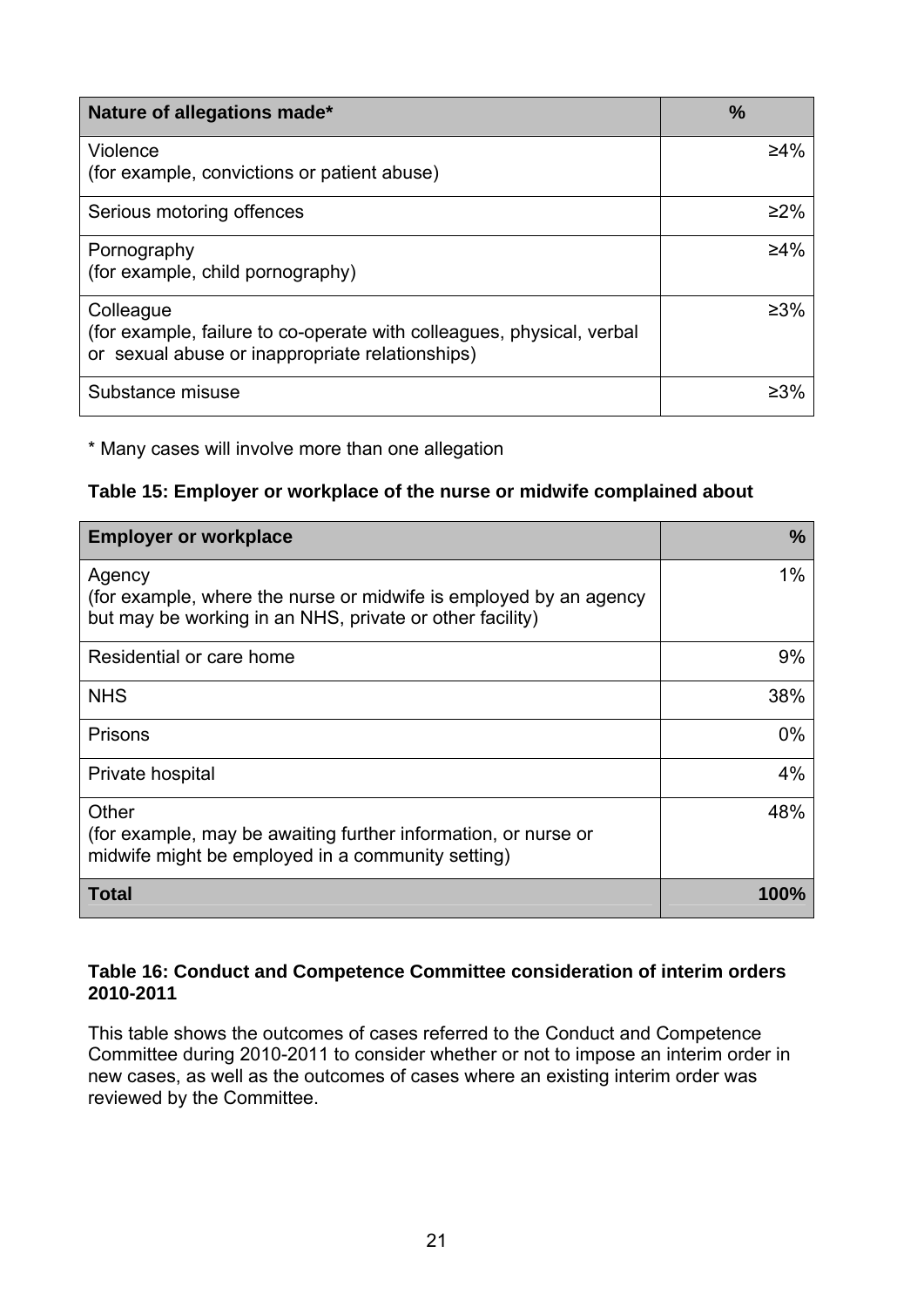| orders                                  | <b>Conduct and Competence Committee consideration of interim</b> | 2010-2011 |
|-----------------------------------------|------------------------------------------------------------------|-----------|
| No interim order necessary              |                                                                  | 31        |
| New interim orders<br>imposed           | Interim conditions of practice order imposed                     | 17        |
|                                         | Interim suspension order imposed                                 | 58        |
| Total number of new interim orders      |                                                                  | 75        |
| Reviews of existing<br>interim orders   | Interim order confirmed                                          | 424       |
|                                         | Interim order revoked                                            | 5         |
| Total number of interim orders reviewed |                                                                  | 429       |

#### **Table 17: Conduct and Competence Committee actions and outcomes in relation to cases considered during 2010-2011**

This table gives details of the work undertaken by Conduct and Competence Committee panels during 2010-2011. Not all cases can be resolved at one panel meeting or hearing: for example, panels may have to adjourn or reschedule cases or may impose an interim order pending a full hearing or request further information.

Some of the cases in this table will have been referred to us before 1 April 2010 and not all cases received in 2010-2011 will be referred to a Conduct and Competence Committee panel.

| <b>Decision taken*</b>                                                | <b>Number of cases</b> |
|-----------------------------------------------------------------------|------------------------|
| Order a meeting or hearing to be held                                 | 246                    |
| Fitness to practise not impaired                                      | 76                     |
| Interim order confirmed                                               | 116                    |
| Caution order imposed                                                 | 100                    |
| Suspension order imposed                                              | 89                     |
| Striking off from register                                            | 187                    |
| Adjourned to another date                                             | 73                     |
| Conditions of practice order imposed<br>(includes 1 restoration case) | 39                     |
| Withdrawn<br>(for example for rescheduling or further investigation)  | 20                     |
| Substantive order confirmed<br>(includes 1 restoration case)          | 19                     |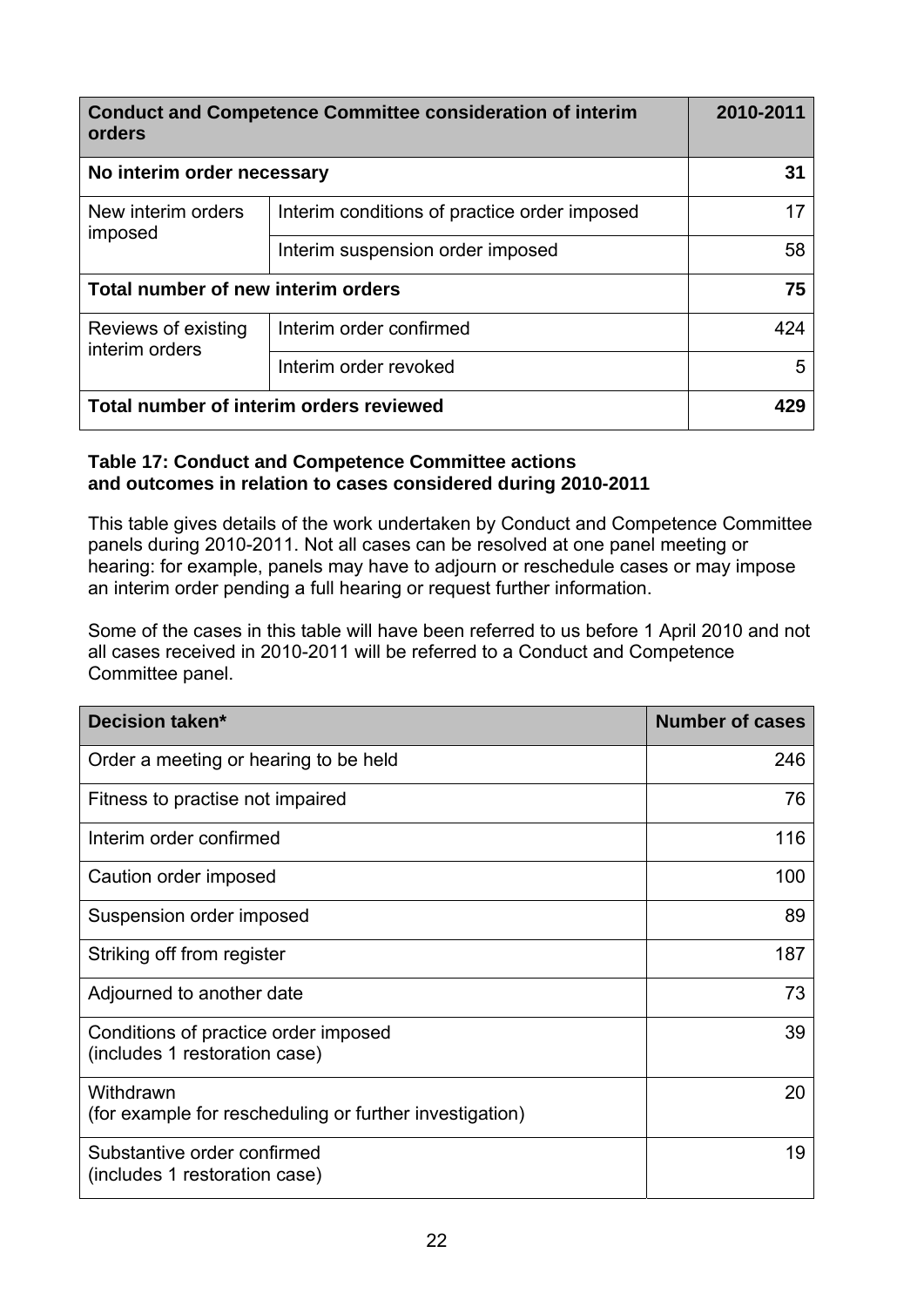| Decision taken*                                                                                                     | <b>Number of cases</b> |
|---------------------------------------------------------------------------------------------------------------------|------------------------|
| Allow substantive order to expire                                                                                   | 19                     |
| Interim suspension order imposed                                                                                    | 16                     |
| Order interim order hearing                                                                                         | 15                     |
| Interim order not necessary                                                                                         | 11                     |
| Interim conditions of practice order imposed                                                                        | 9                      |
| Duration of the order varied                                                                                        | $\overline{7}$         |
| Directions given<br>(for example, the panel might ask for the nurse or midwife to<br>undergo a medical examination) | 6                      |
| Refer to Health Committee for consideration                                                                         | 5                      |
| Restoration to register rejected                                                                                    | 5                      |
| Substantive order revoked                                                                                           | 5                      |
| Application to be restored to the register accepted                                                                 | 4                      |
| Referred to a formal hearing                                                                                        | 4                      |
| Interim order revoked                                                                                               | $\overline{2}$         |
| <b>Total</b>                                                                                                        | 1,073                  |

\* The data in this table reflects the latest actions and outcomes on cases considered by the Conduct Competence Committee during 2010-2011 as at 31 March 2011.

### **Health Committee panels**

#### **Table 18: Health Committee cases by nature of issues raised 2010-2011**

This table shows the type of issues raised in cases considered by Health Committee panels in 2010-2011.

| <b>Issues</b>                                                                            | $\frac{0}{0}$ |
|------------------------------------------------------------------------------------------|---------------|
| Substance abuse                                                                          | 27%           |
| Mental or physical health                                                                | 39%           |
| Other<br>(for example, some cases may also raise issues around conduct or<br>competency) | 34%           |
| <b>Total</b>                                                                             | 100%          |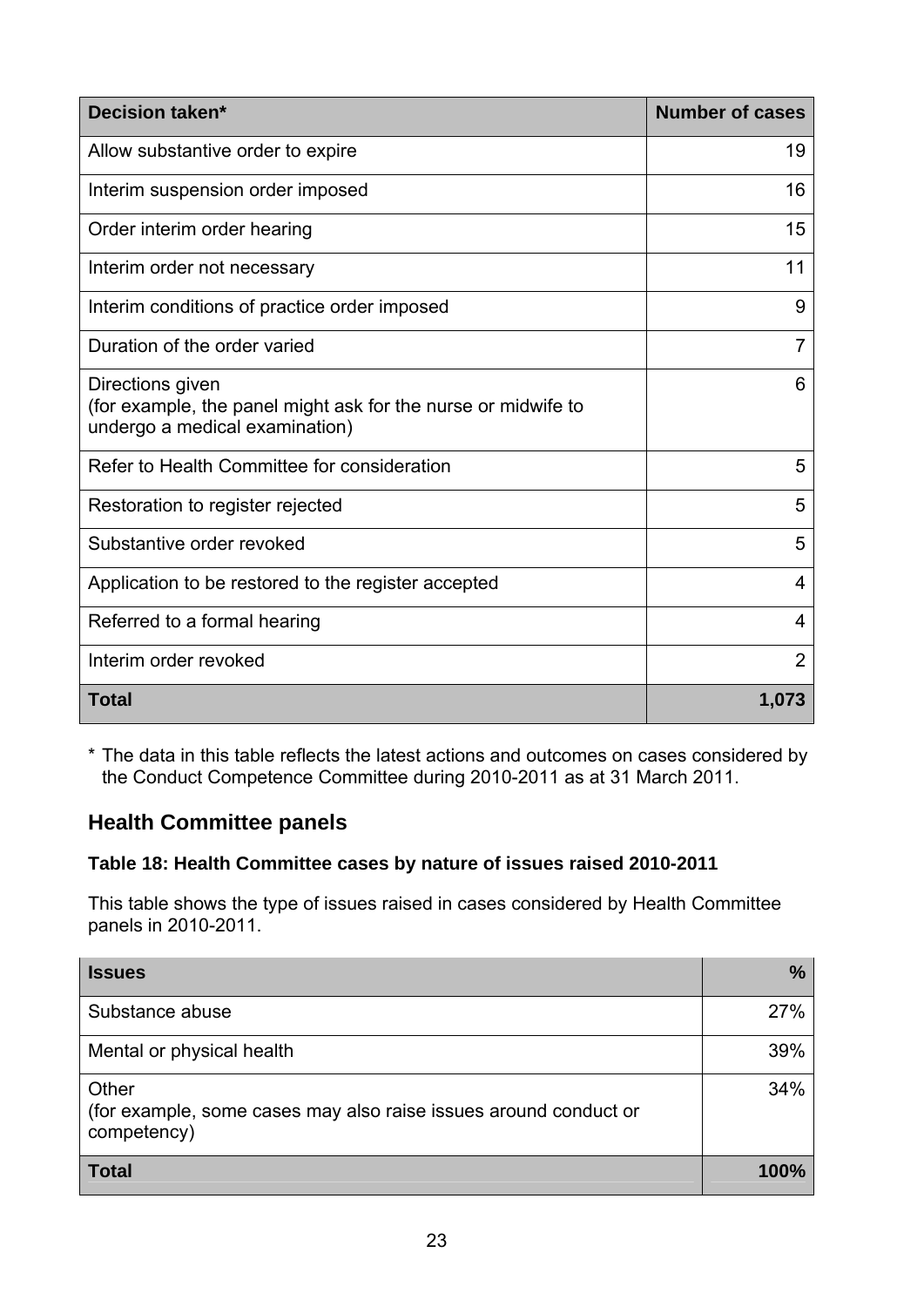#### **Table 19: Health Committee consideration of interim orders 2010-2011**

This table shows the outcomes of cases referred to the Health Committee during 2010- 2011 to consider whether or not to impose an interim order in new cases, as well as the outcomes of cases where an existing interim order was reviewed by the Committee.

| <b>Health Committee consideration of interim orders</b> |                                      | 2010-2011 |
|---------------------------------------------------------|--------------------------------------|-----------|
| No interim order necessary                              |                                      |           |
| New interim orders<br>imposed                           | Interim conditions of practice order |           |
|                                                         | Interim suspension order             |           |
| Reviews of existing interim<br>orders                   | Interim order confirmed              | 123       |
|                                                         | Interim order revoked                |           |

#### **Table 20: Health Committee actions and outcomes during 2010-2011**

This table gives details of the work undertaken by Health Committee panels during 2010-2011. Not all cases can be resolved at one panel meeting or hearing: for example, panels may have to adjourn or reschedule cases; or may impose an interim order pending a full hearing; or request further information. Some of the cases included in this table will have been referred to us before 1 April 2010.

| <b>Outcome</b>                                     | <b>Number</b> |
|----------------------------------------------------|---------------|
| Suspension order imposed                           | 49            |
| Substantive order confirmed                        | 32            |
| Conditions of practice order imposed               | 24            |
| Interim order confirmed                            | 22            |
| Order a hearing                                    | 16            |
| Adjourned to another date                          | 15            |
| Interim suspension order imposed                   | 8             |
| Striking off order imposed                         | 10            |
| Time period of order varied                        | 9             |
| Cases referred to Conduct and Competence Committee | 7             |
| Substantive order allowed to expire                | 6             |
| FtP not impaired                                   | 6             |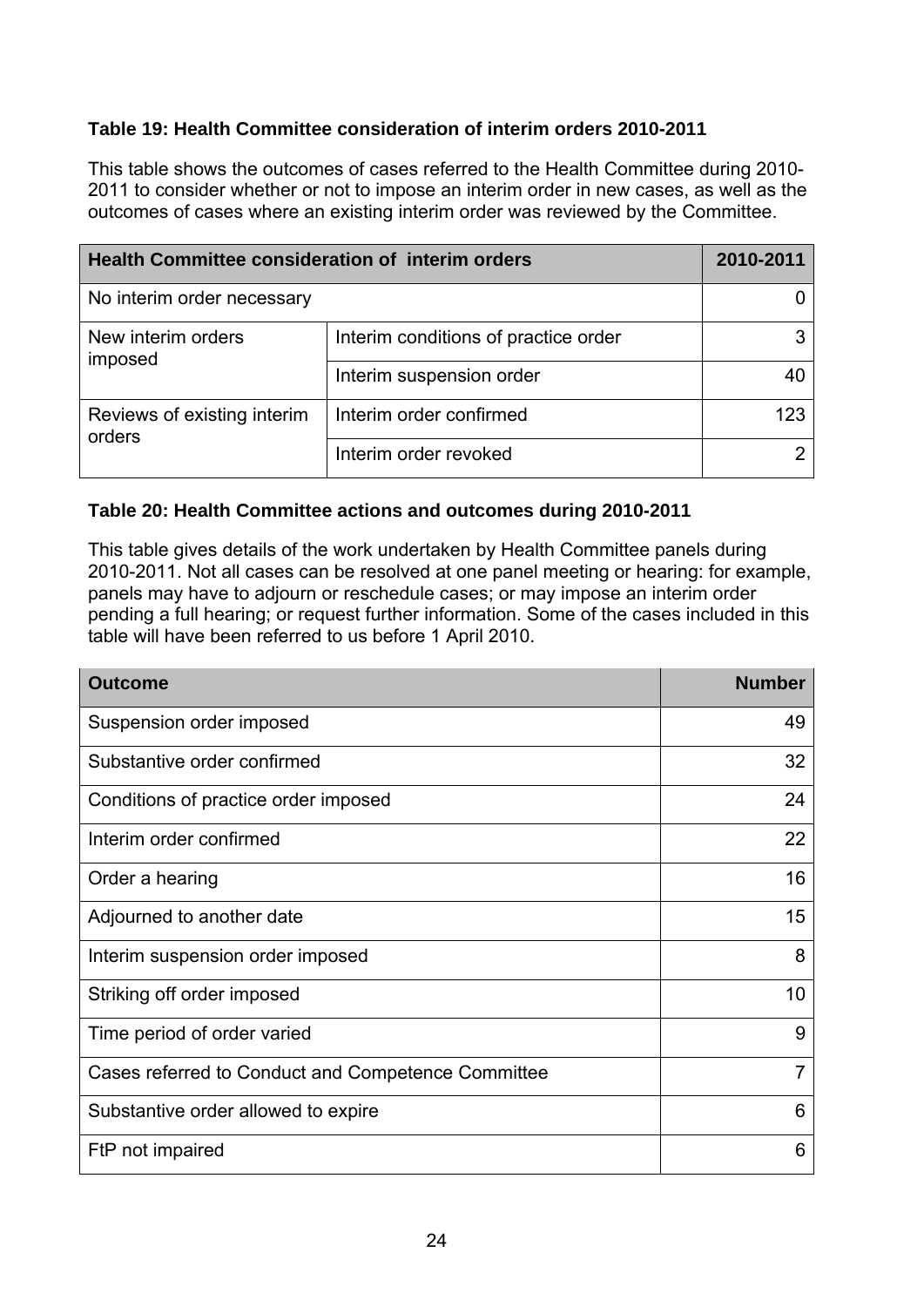| <b>Outcome</b>                                                                                                                                                | <b>Number</b>  |
|---------------------------------------------------------------------------------------------------------------------------------------------------------------|----------------|
| Directions given to obtain further information or evidence<br>(for example, the panel might ask for the nurse or midwife to<br>undergo a medical examination) | 3              |
| Substantive order revoked                                                                                                                                     | 3              |
| Restorations application accepted                                                                                                                             | $\overline{2}$ |
| Interim conditions of practice order imposed                                                                                                                  | 2              |
| Refer for hearing to consider whether an interim order is needed                                                                                              | $\overline{2}$ |
| Withdrawn<br>(for example, to await receipt of further information or for further<br>investigation)                                                           | $\overline{2}$ |
| Caution order imposed                                                                                                                                         |                |
| Medical examination requested                                                                                                                                 |                |
| Interim order revoked                                                                                                                                         |                |
| Total                                                                                                                                                         | 221            |

\* The data in this table reflects the latest actions and outcomes on cases considered by the Health Committee during 2010-2011 as at 31 March 2011.

### **External liaison**

As a result of our programme of work to improve communication and engagement with external stakeholders, and feedback from the CHRE, we appointed to a newly created post of head of external liaison in December 2010. This role was introduced to build and maintain effective relationships with senior external stakeholder representatives, and in particular with employers, so that the NMC is able to safeguard the public through effectively administering its fitness to practise procedures.

The head of external liaison acts as a first point of contact for directors of nursing wishing to discuss fitness to practise issues, and in particular discussions around thresholds for referral of cases into the fitness to practise procedures. It was decided to roll this service out on a phased basis. A dedicated telephone number for this service became operational on 1 February 2011. The introduction of this role, and the dedicated telephone number, has received very positive feedback.

The 'meet the NMC' days and employers and managers road shows continue, and the head of external liaison is the fitness to practise lead for these events. He has also attended meetings and conferences to explain the fitness to practise process and engage on issues such as joint agency working around fitness to practise investigations.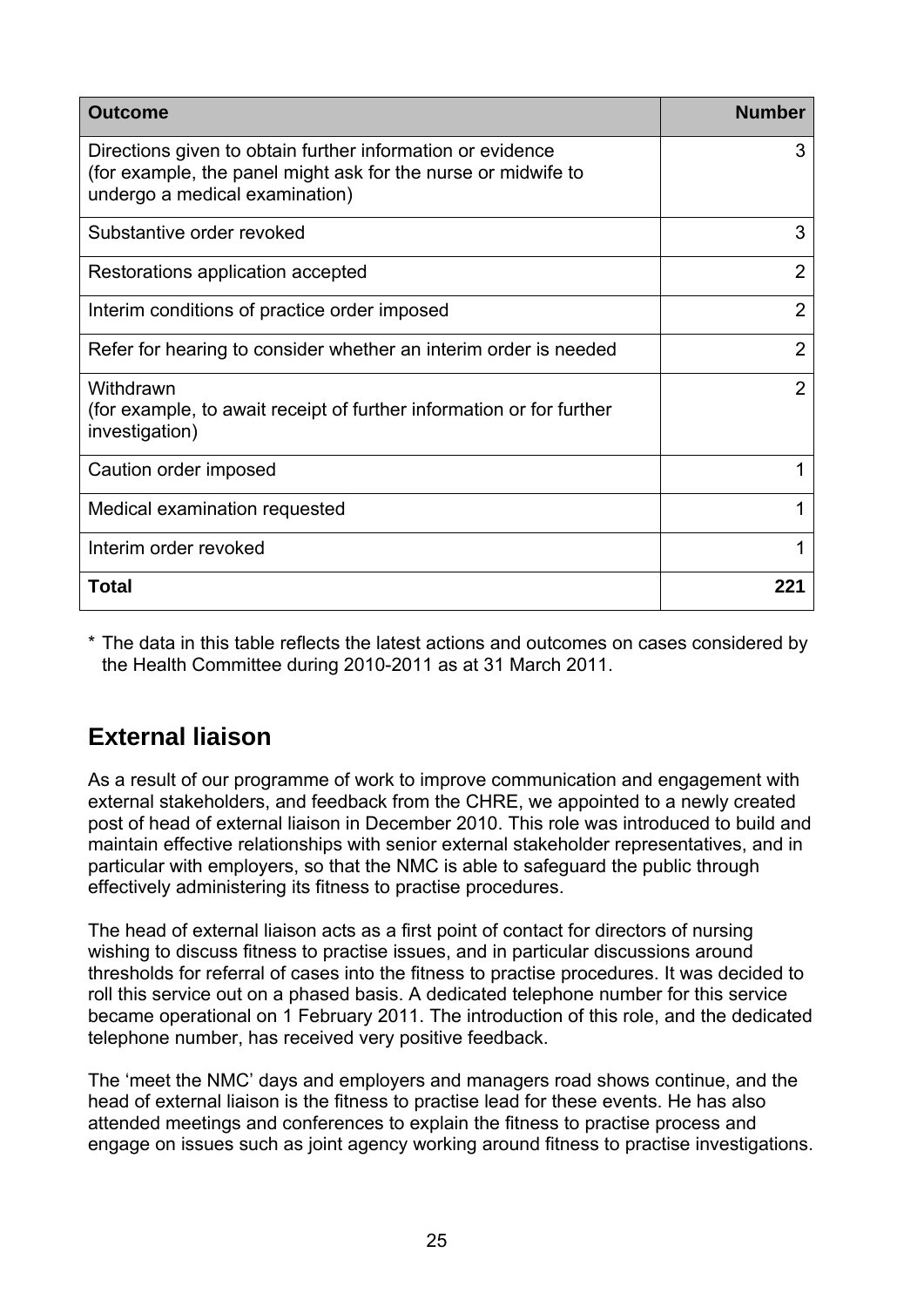An early objective for the head of external liaison was to develop a complaints process within FtP to facilitate the effective handling of complaints. This was launched in February 2011. The new process was designed to ensure that complaints are logged and allocated for an appropriate response within 20 working days. Logged complaints will be reported to the FtP senior management team quarterly, and to the Corporate Leadership Board and Council in liaison with the Chief Executive and Registrar's office. Moving forward, FtP will view complaints as an opportunity to improve our service and we will audit such improvements.

We continued to build on and strengthen relationships with other partners and stakeholders throughout the year, including through signing Memorandums of Understanding in 2010-2011 with the Care Quality Commission, Scottish Commission for Regulation of Care (the Care Commission) and the Health and Social Services department of the States of Jersey. Work is continuing on Memorandums with the Scottish Public Services Ombudsman and the Care Council for Wales and we hope to be in a position to sign these shortly.

Our considerable work to improve how we consult and engage with patient and public groups has been commended by the CHRE and is reported more fully in our annual report. Some aspects of this work may well have contributed to the dramatic increase in the number of referrals we received this year by making it easier for people to understand how to make a complaint. For example, simple changes such as using more accessible language for webpage titles has resulted in an increased profile when search engines are used. We have also increased our web profile and social media presence, for example, through facebook.

Our work on safeguarding and protecting the public has been heavily promoted with good uptake. For example, our work on developing guidance on raising and escalating concerns involved patient and public groups, such as Action on Elder Abuse and the National Childbirth Trust.

Our Chair hosts a Patient and Public Partners' Group which meets around five times a year and is proving an effective forum for consultation, engagement and information exchange. The meetings provide the Group with opportunities to raise questions about our role and work. The Group has received presentations about our work on FtP and had the opportunity to ask questions about our remit and how we approach out work. The Group is helping to raise our profile with the public and patients as well as helping increase the level of understanding of the NMC's work.

### **Looking forward**

The coming year will be full of challenges and we hope to continue building on the progress made over the past year. One of the challenges we face will be bringing investigation of some fitness to practise cases in-house. We have established a continuous improvement project group to consider how we could do this. We will be running a pilot for this work in June 2011. We will assess the success of the pilot with a view to dealing with a proportion of our cases in house.

We hope to continue reducing the total caseload of fitness to practise cases by dealing with investigations and hearings as efficiently as possible, including by supporting our staff and equipping them with the necessary skills to progress cases effectively.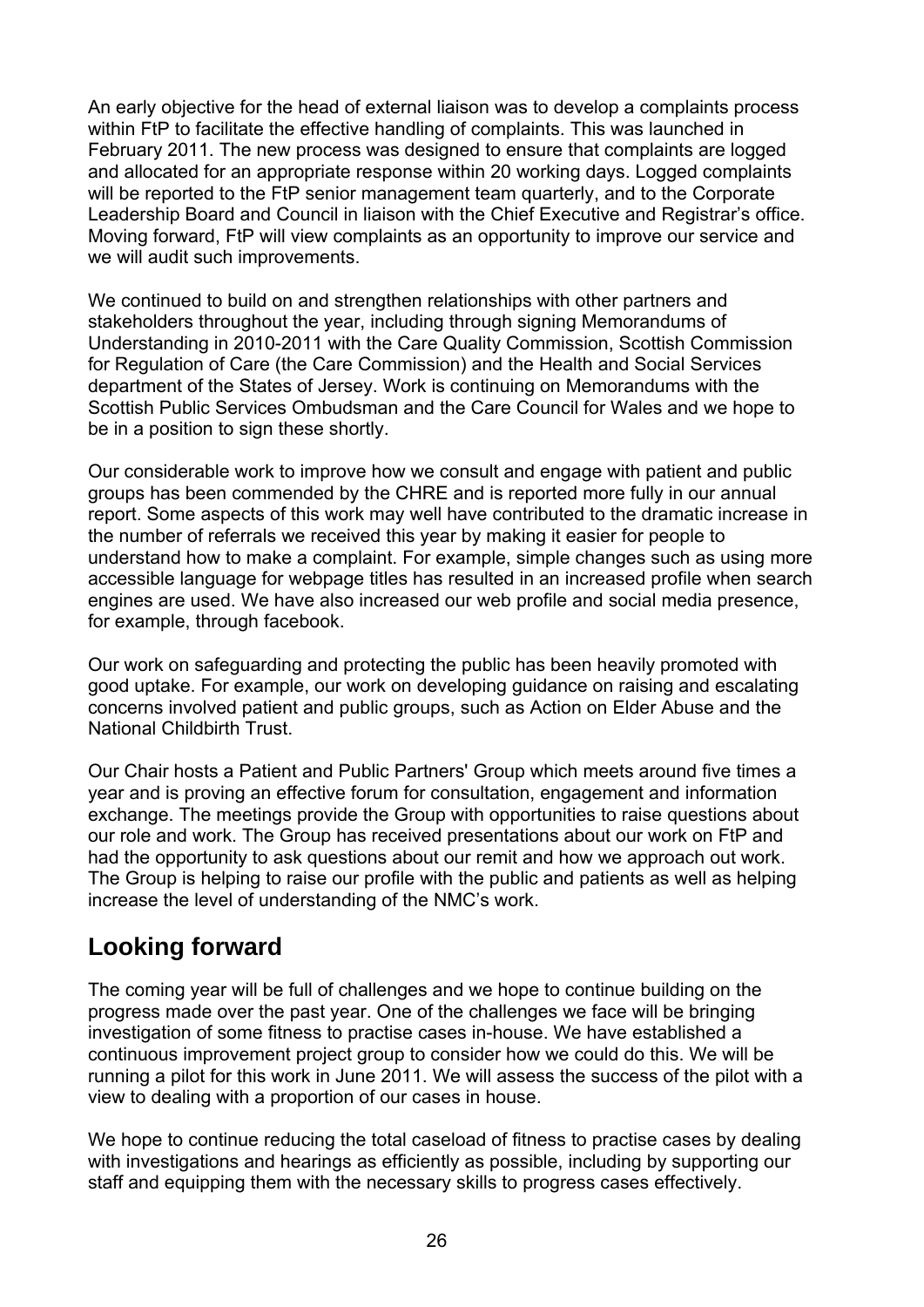We have seen a dramatic reduction in our total caseload during the last three months of this fiscal year despite an increase in new referrals; we expect this to continue through the next fiscal period. We will achieve this reduction through the setting of standards and key performance indicators for investigations and the close monitoring of investigation timelines.

We have established a customer focused witness support team within our scheduling team, providing better support and assistance to witnesses who give evidence. We intend to build upon this work during the next year. We have begun work on establishing clear customer service standards for the directorate. Training on these standards will commence for all staff within the first few months of the next reporting period. To assist with this work we have recruited a new quality assurance manager, who will carry out a full review of our quality assurance processes.

We will continue working closely with the CHRE over the next year to ensure that we are able to continue to improve in the areas that they had previously identified as areas for improvement. We have set ourselves the ambitious goal of becoming a world leader in the regulation of healthcare professionals; we recognise that we can only achieve this through active collaboration with employers, CHRE, unions, other healthcare regulators and the public.

> **Nursing and Midwifery Council July 2011**